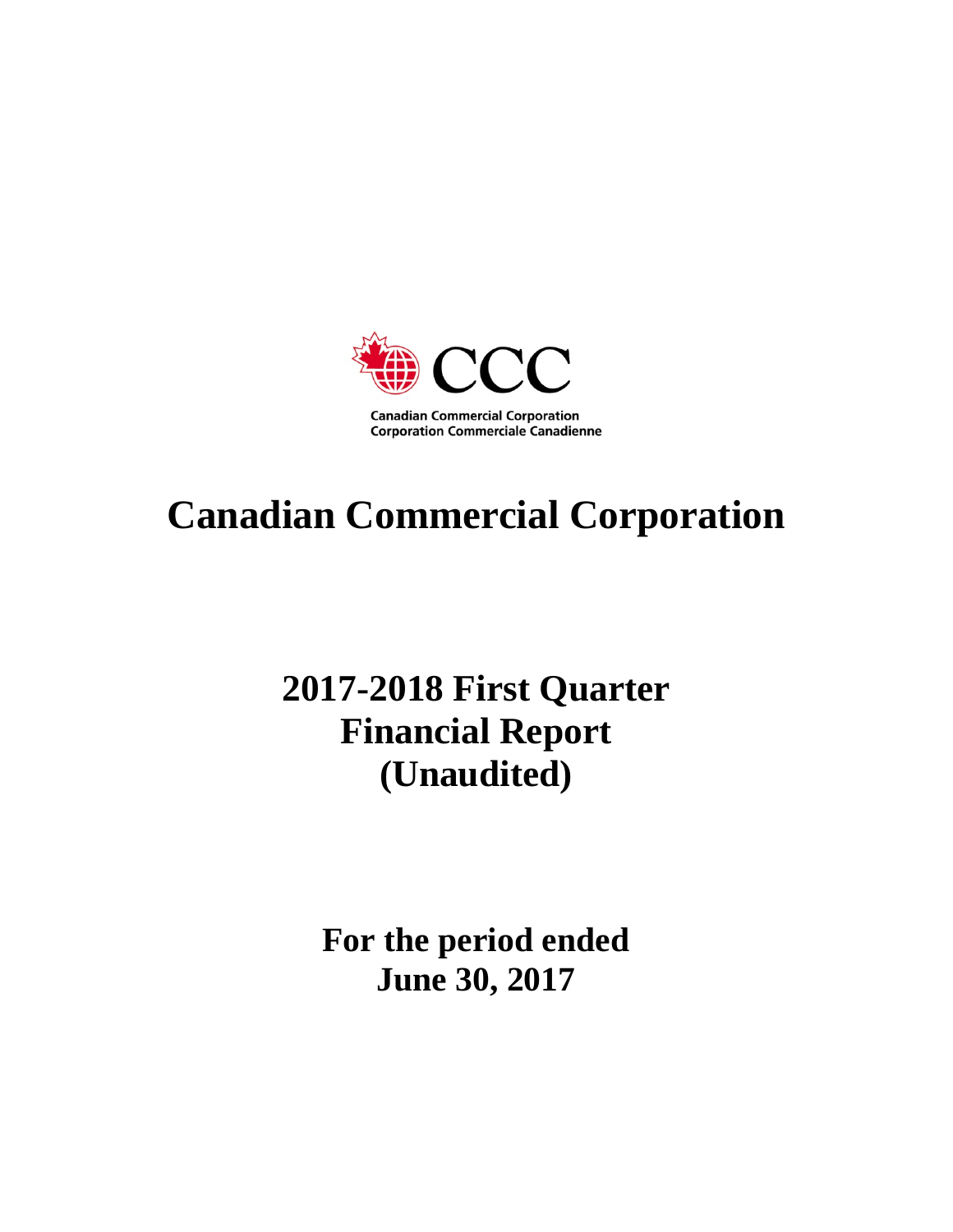### **Management's Discussion and Analysis**

#### **BASIS OF PREPARATION**

This discussion was prepared in accordance with the Treasury Board Standard on Quarterly Financial reports for Crown Corporations. This narrative discussion is not intended to be a full Management Discussion and Analysis. Disclosures and information in the Canadian Commercial Corporation annual report for the year ended March 31, 2017 are assumed to apply to the current quarter unless otherwise stated.

The following discussion and analysis of the operating results and financial position of the Canadian Commercial Corporation for the quarter ending June 30, 2017 should be read in conjunction with the enclosed unaudited condensed interim financial statements as well as the Corporation's annual report for the year ended March 31, 2017.

#### **FINANCIAL HIGHLIGHTS**

CCC delivers its government-to-government contracting services through two core lines of business:

- (1) International Commercial Business (ICB); and
- (2) Global Defence and Security (GDS) which includes the administration of the Defence Production Sharing Agreement (DPSA)

In addition to its core business line operations, CCC performs activities related to sourcing and other Government of Canada priorities which include the maintenance and administration of the trade development offices in China on behalf of Global Affairs Canada, sourcing transactions with Government of Canada departments and agencies and a shared services arrangement with another crown corporation which generate economies of scale in providing a variety of corporate services to both organizations.

Historically, large contracts have materially impacted the Corporation's financial statements and can often cause significant variations in certain year-over-year amounts on the Statement of Financial Position and the Statement of Comprehensive Income.

In late 2013-2014 the Armoured Brigades Program (ABP), a historic multi-billion dollar contract, was signed for the supply of light armored vehicles (LAVs) and associated equipment, training and support services. As a result of the magnitude of this transaction, this activity could result in significant variations from period-to-period on certain accounts. The accounts impacted will most notably be receivables, payables, advances to Canadian exporters and from foreign customers as well as progress work by Canadian exporters and for foreign customers.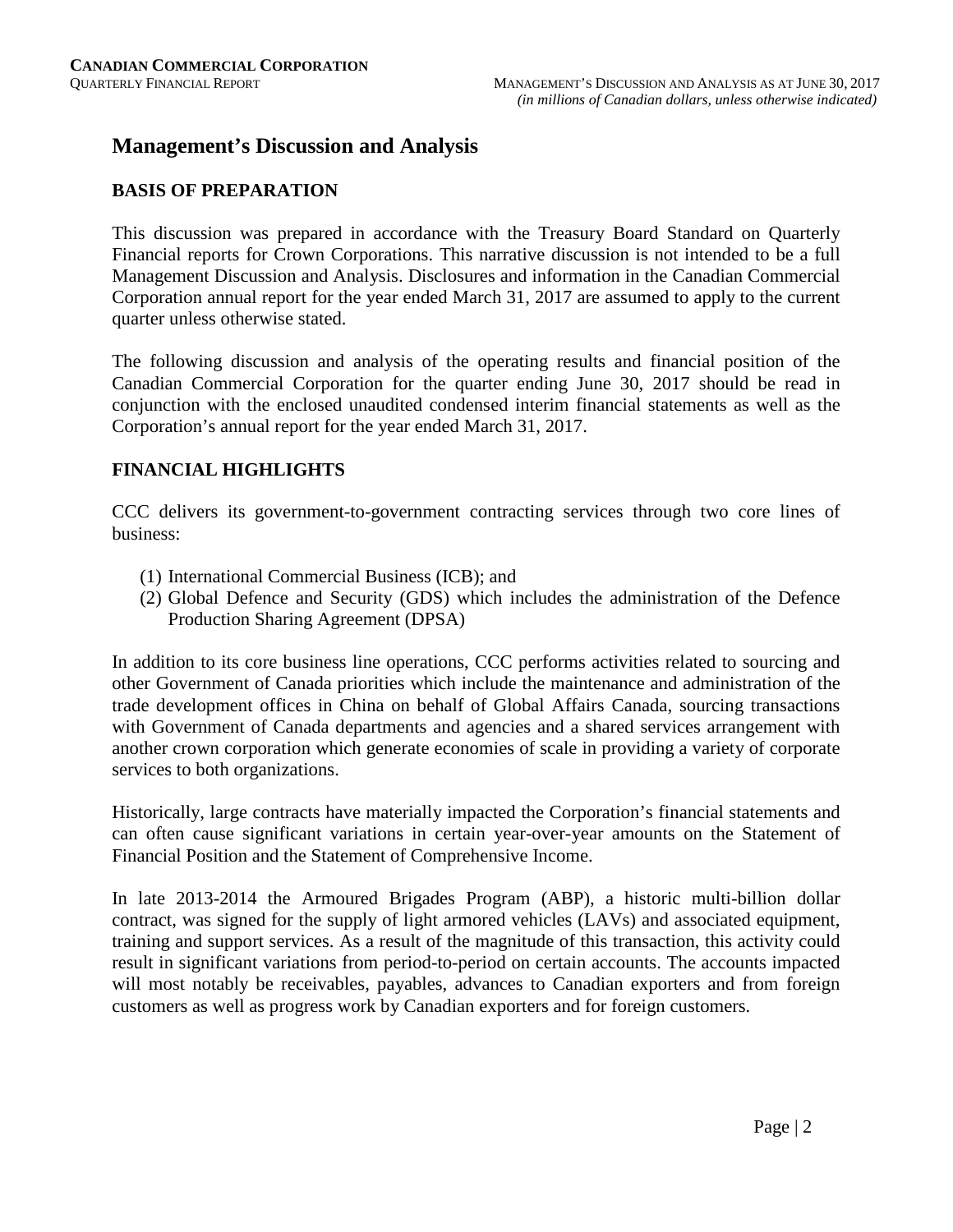A discussion of CCC's three-month period ended June 30, 2017 financial highlights follows:

#### **STATEMENT OF COMPREHENSIVE INCOME DISCUSSION**

| <b>Summary - Net profit (loss)</b> | FOR THE THREE MONTHS ENDED |                |  |            |      |                        |         |  |  |  |  |  |  |
|------------------------------------|----------------------------|----------------|--|------------|------|------------------------|---------|--|--|--|--|--|--|
|                                    | <b>JUNE 30</b>             |                |  |            |      |                        |         |  |  |  |  |  |  |
|                                    |                            | 2017           |  | 2016       |      | Increase<br>(Decrease) |         |  |  |  |  |  |  |
| Revenues                           | S                          | 6.5 $\sqrt{ }$ |  | 5.8        | - \$ | 0.7                    | 12%     |  |  |  |  |  |  |
| Expenses                           |                            | (8.2)          |  | (7.4)      |      | (0.8)                  | $-11%$  |  |  |  |  |  |  |
| Parliamentary appropriation        |                            |                |  | 0.9        |      | (0.9)                  | $-100%$ |  |  |  |  |  |  |
| Net profit (loss)                  | \$                         | $(1.7)$ \$     |  | $(0.7)$ \$ |      | (1.0)                  | $-143%$ |  |  |  |  |  |  |

For three-month period ended June 30, 2017, the overall increase in the net loss was due primarily to the elimination of the parliamentary appropriation. Otherwise, increases to expenses were essentially offset by increases to revenues.

#### **REVENUES**

| <b>Revenues</b>                         | FOR THE THREE MONTHS ENDED |         |               |                  |                        |        |         |                                |  |  |  |  |
|-----------------------------------------|----------------------------|---------|---------------|------------------|------------------------|--------|---------|--------------------------------|--|--|--|--|
|                                         | <b>JUNE 30</b>             |         |               |                  |                        |        |         |                                |  |  |  |  |
|                                         |                            | 2017    |               | 2016             | Increase<br>(Decrease) |        |         | $%$ of<br><b>Total</b><br>2017 |  |  |  |  |
| Commercial trading transactions         |                            |         |               |                  |                        |        |         |                                |  |  |  |  |
| - prime contracts                       | \$                         | 628.8   | $\mathcal{S}$ | 582.4            | <sup>\$</sup>          | 46.4   | 8%      |                                |  |  |  |  |
| Cost of commercial trading transactions |                            |         |               |                  |                        |        |         |                                |  |  |  |  |
| - prime contracts                       |                            | (628.8) |               | (582.4)          |                        | (46.4) | $-8%$   |                                |  |  |  |  |
| Fees for service                        |                            | 6.0     |               | 5.6              |                        | 0.4    | 7%      | 93%                            |  |  |  |  |
| Other income                            |                            | 0.4     |               | 0.1              |                        | 0.3    | 264%    | 6%                             |  |  |  |  |
| Finance income, net                     |                            | 0.2     |               | 0.1              |                        | 0.1    | 50%     | 2%                             |  |  |  |  |
| Loss on foreign exchange                |                            | (0.1)   |               |                  |                        | (0.1)  | $-423%$ | $-1\%$                         |  |  |  |  |
| <b>Total Revenues</b>                   | \$                         | 6.5     | - \$          | 5.8 <sup>°</sup> |                        | 0.7    | 12%     | 100%                           |  |  |  |  |

For three-month period ended June 30, 2017, after offsetting commercial trading transactions with the cost of commercial trading transactions, the increase in total revenues was due to higher fees for service earned and recorded as deliveries and progress work occurred on the higher volume of contracts signed in 2016-2017 related primarily to the ICB business line. In addition, other income increased due to a number of miscellaneous items identified during the first quarter of the year.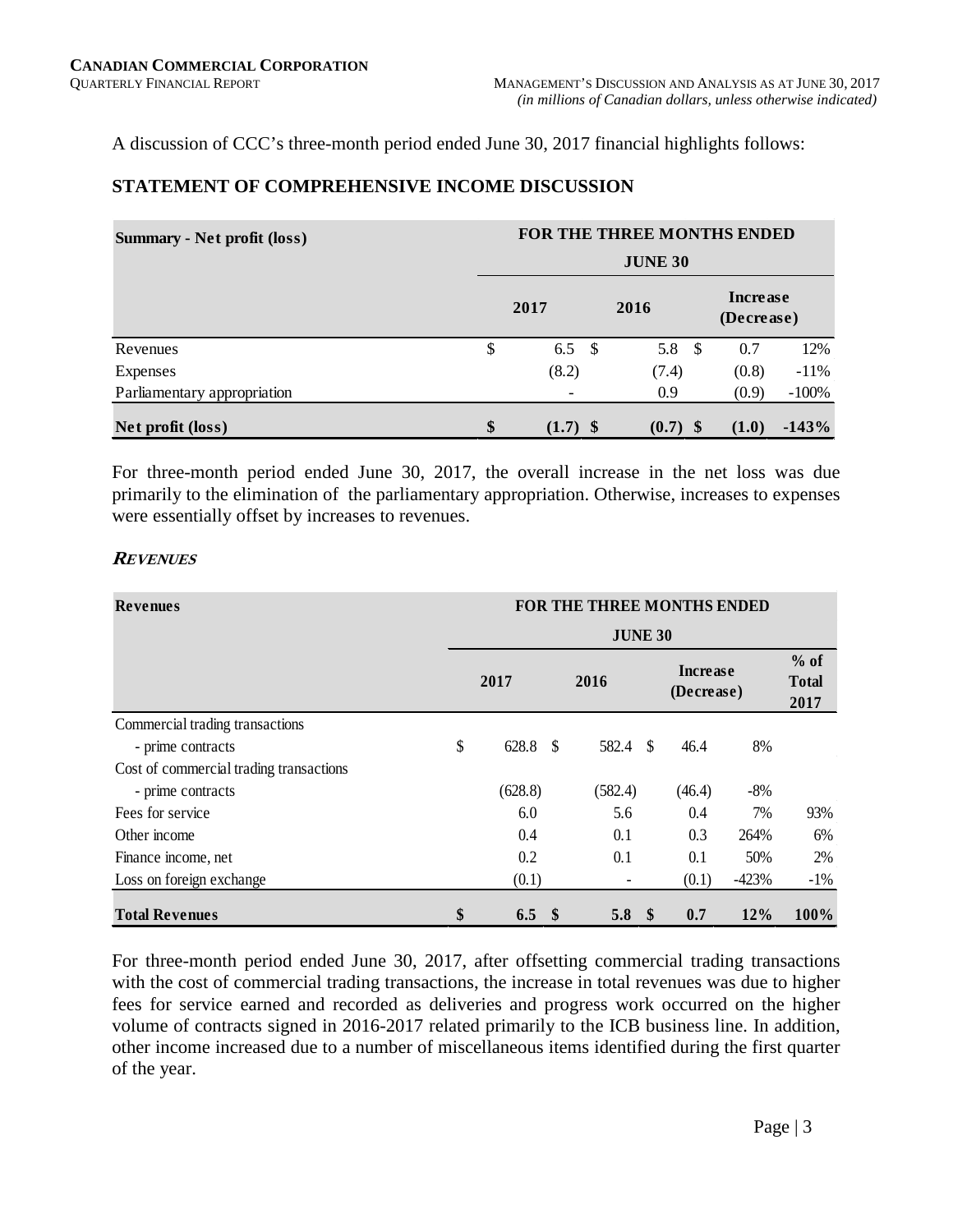#### **Commercial trading transactions**

| <b>Commercial Trading Transactions (CTT)</b> | FOR THE THREE MONTHS ENDED |               |       |    |                        |                                |      |  |  |  |  |  |  |
|----------------------------------------------|----------------------------|---------------|-------|----|------------------------|--------------------------------|------|--|--|--|--|--|--|
|                                              | <b>JUNE 30</b>             |               |       |    |                        |                                |      |  |  |  |  |  |  |
|                                              | 2017                       |               | 2016  |    | Increase<br>(Decrease) | $%$ of<br><b>Total</b><br>2017 |      |  |  |  |  |  |  |
| GDS:                                         |                            |               |       |    |                        |                                |      |  |  |  |  |  |  |
| <b>DPSA</b>                                  | \$<br>170.6                | -S            | 150.5 | -S | 20.1                   | 13%                            | 27%  |  |  |  |  |  |  |
| Non-DPSA GDS                                 | 333.3                      |               | 341.6 |    | (8.3)                  | $-2\%$                         | 53%  |  |  |  |  |  |  |
| <b>Total GDS</b>                             | \$<br>503.9                | \$            | 492.1 | \$ | 11.8                   | 2%                             | 80%  |  |  |  |  |  |  |
| <b>ICB</b>                                   | 124.9                      |               | 90.3  |    | 34.6                   | 38%                            | 20%  |  |  |  |  |  |  |
| <b>Total CTT</b>                             | \$<br>628.8                | $\mathbf{\$}$ | 582.4 | S  | 46.4                   | 8%                             | 100% |  |  |  |  |  |  |

Commercial trading transactions measure the value of delivery of a good or service or progress work that has been performed . It is important to note that as an international trade intermediary, revenues from commercial trading transactions on prime contracts are fully offset by the cost of commercial trading transactions on prime contracts.

For three-month period ended June 30, 2017, the overall increase in commercial trading transactions was due to an increase in deliveries and work performed related primarily to the DPSA and ICB business lines.

The increase to DPSA and ICB commercial trading transactions is primarily attributed to the higher level of contract dollar volume signed in 2016-17 related to these two business lines.

Of significance, for the three-month period ended June 30, 2017, \$321.9 or 97% (June 30, 2016 - \$324.8 or 95%) of the total non-DPSA GDS commercial trading transactions were recorded for progress work related to the ABP contract.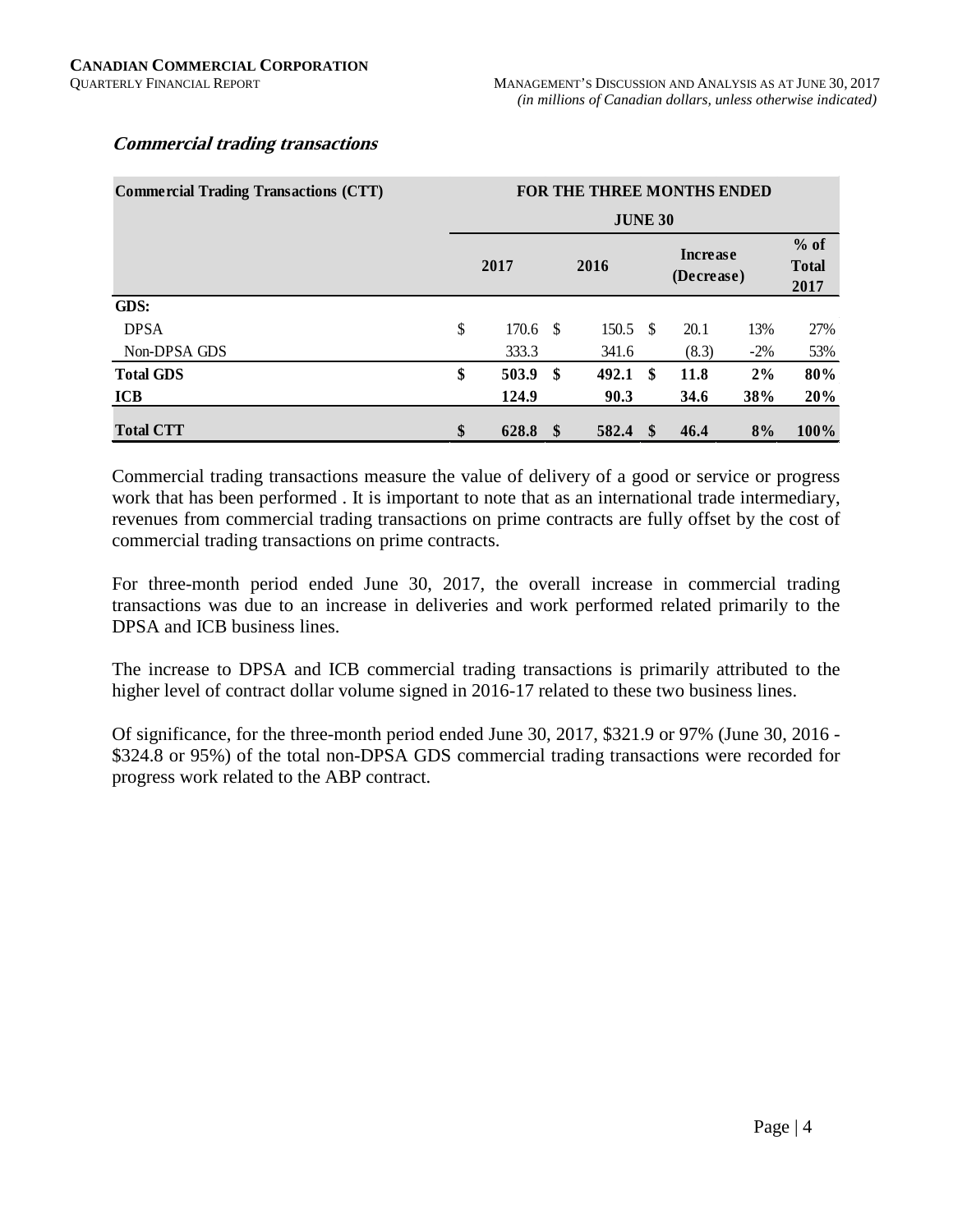#### *Fees for service*

| <b>Fees for service</b>       | <b>FOR THE THREE MONTHS ENDED</b> |              |                |      |                               |                |                                |  |  |  |  |  |  |
|-------------------------------|-----------------------------------|--------------|----------------|------|-------------------------------|----------------|--------------------------------|--|--|--|--|--|--|
|                               |                                   |              | <b>JUNE 30</b> |      |                               |                |                                |  |  |  |  |  |  |
|                               | 2017                              |              | 2016           |      | <b>Increase</b><br>(Decrease) |                | $%$ of<br><b>Total</b><br>2017 |  |  |  |  |  |  |
| GDS:                          |                                   |              |                |      |                               |                |                                |  |  |  |  |  |  |
| Non-DPSA GDS                  | \$<br>2.9                         | - \$         | 3.0            | - \$ | (0.1)                         | $-5\%$         | 49%                            |  |  |  |  |  |  |
| <b>Total GDS</b>              | \$<br>2.9                         | -\$          | 3.0            | \$   | (0.1)                         | $-5\%$         | 49%                            |  |  |  |  |  |  |
| <b>ICB</b>                    | 1.9                               |              | 1.4            |      | 0.5                           | 43%            | 32%                            |  |  |  |  |  |  |
| <b>Sourcing services</b>      |                                   |              |                |      |                               |                |                                |  |  |  |  |  |  |
| transactions and other        | 1.2                               |              | 1.2            |      |                               | $\blacksquare$ | 19%                            |  |  |  |  |  |  |
| <b>Total Fees for service</b> | \$<br>6.0                         | $\mathbf{s}$ | 5.6            | -SS  | 0.4                           | $7\%$          | $100\%$                        |  |  |  |  |  |  |

The Corporation charges fees for service on non-DPSA GDS, ICB business and other services, generally as a percentage of the contract value at negotiated rates for services provided. Fees are recognized as revenue when commercial trading transactions related to prime contracts and international sourcing services agreements are recorded and from other international and domestic activities when services are rendered. It is important to note that CCC does not charge fees for service on the DPSA program. In addition to fees for service recorded on non-DPSA core operations business line activity, CCC collects fees related to sourcing services transactions and other initiatives of Government of Canada departments and agencies.

For three-month period ended June 30, 2017, the overall net fee increase is commensurate with the increase in activity explained under the commercial trading transactions section.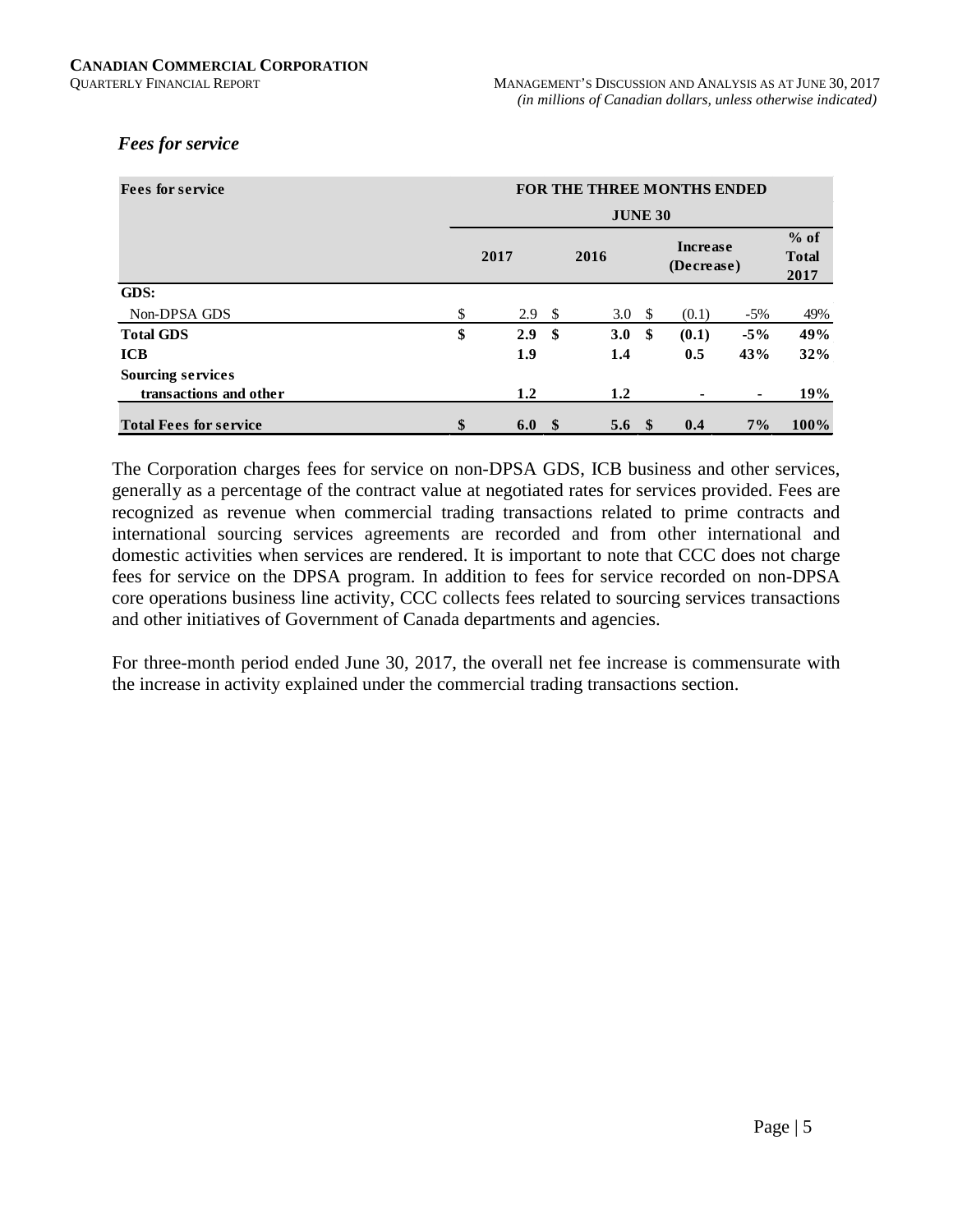#### **EXPENSES**

| <b>Expenses</b>                             | <b>FOR THE THREE MONTHS ENDED</b> |      |                           |                |               |                               |                                |       |  |  |  |  |  |  |
|---------------------------------------------|-----------------------------------|------|---------------------------|----------------|---------------|-------------------------------|--------------------------------|-------|--|--|--|--|--|--|
|                                             |                                   |      |                           | <b>JUNE 30</b> |               |                               |                                |       |  |  |  |  |  |  |
|                                             |                                   | 2017 |                           | $2016*$        |               | <b>Increase</b><br>(Decrease) | $%$ of<br><b>Total</b><br>2017 |       |  |  |  |  |  |  |
| <b>Administrative expenses</b>              |                                   |      |                           |                |               |                               |                                |       |  |  |  |  |  |  |
| Workforce compensation and related expenses | \$                                | 5.2  | -S                        | 4.7            | $\mathcal{S}$ | 0.5                           | 9%                             | 64%   |  |  |  |  |  |  |
| Contract management services                |                                   | 0.7  |                           | 0.8            |               | (0.1)                         | $-10%$                         | 8%    |  |  |  |  |  |  |
| Travel and hospitality                      |                                   | 0.5  |                           | 0.5            |               |                               |                                | 6%    |  |  |  |  |  |  |
| Consultants                                 |                                   | 0.5  |                           | 0.3            |               | 0.2                           | 56%                            | 6%    |  |  |  |  |  |  |
| Software, hardware and support              |                                   | 0.4  |                           | 0.4            |               |                               |                                | 5%    |  |  |  |  |  |  |
| Rent and related expenses                   |                                   | 0.4  |                           | 0.4            |               |                               |                                | 5%    |  |  |  |  |  |  |
| Communications                              |                                   | 0.2  |                           | 0.1            |               | 0.1                           | 154%                           | 2%    |  |  |  |  |  |  |
| Depreciation                                |                                   | 0.1  |                           | 0.1            |               |                               |                                | 1%    |  |  |  |  |  |  |
| Other expenses                              |                                   | 0.2  |                           | 0.1            |               | 0.1                           | 204%                           | 3%    |  |  |  |  |  |  |
| <b>Total Administrative expenses</b>        | \$                                | 8.2  | \$                        | 7.4            | $\mathbf{s}$  | 0.8                           | 11%                            | 100%  |  |  |  |  |  |  |
| <b>Contract remediation expenses</b>        |                                   |      |                           |                |               |                               |                                | $0\%$ |  |  |  |  |  |  |
| <b>Total Expenses</b>                       | \$                                | 8.2  | $\boldsymbol{\mathsf{s}}$ | 7.4            | \$.           | 0.8                           | 11%                            | 100%  |  |  |  |  |  |  |

\* Some comparative figures have been reclassified to conform to current year's presentation.

#### **Administrative expenses**

For three-month period ended June 30, 2017, the overall increase is due primarily to higher workforce compensation and related expenses resulting from collective bargaining, and planned growth in business development related expenses.

#### **Contract remediation expenses**

Contract remediation expenses are recorded as actual amounts are incurred or can be reasonably estimated. For three-month period ended June 30, 2017, no contract remediation expenses were recorded. The result reflects the Corporation's robust contract management and Enterprise Risk Management (ERM) practices.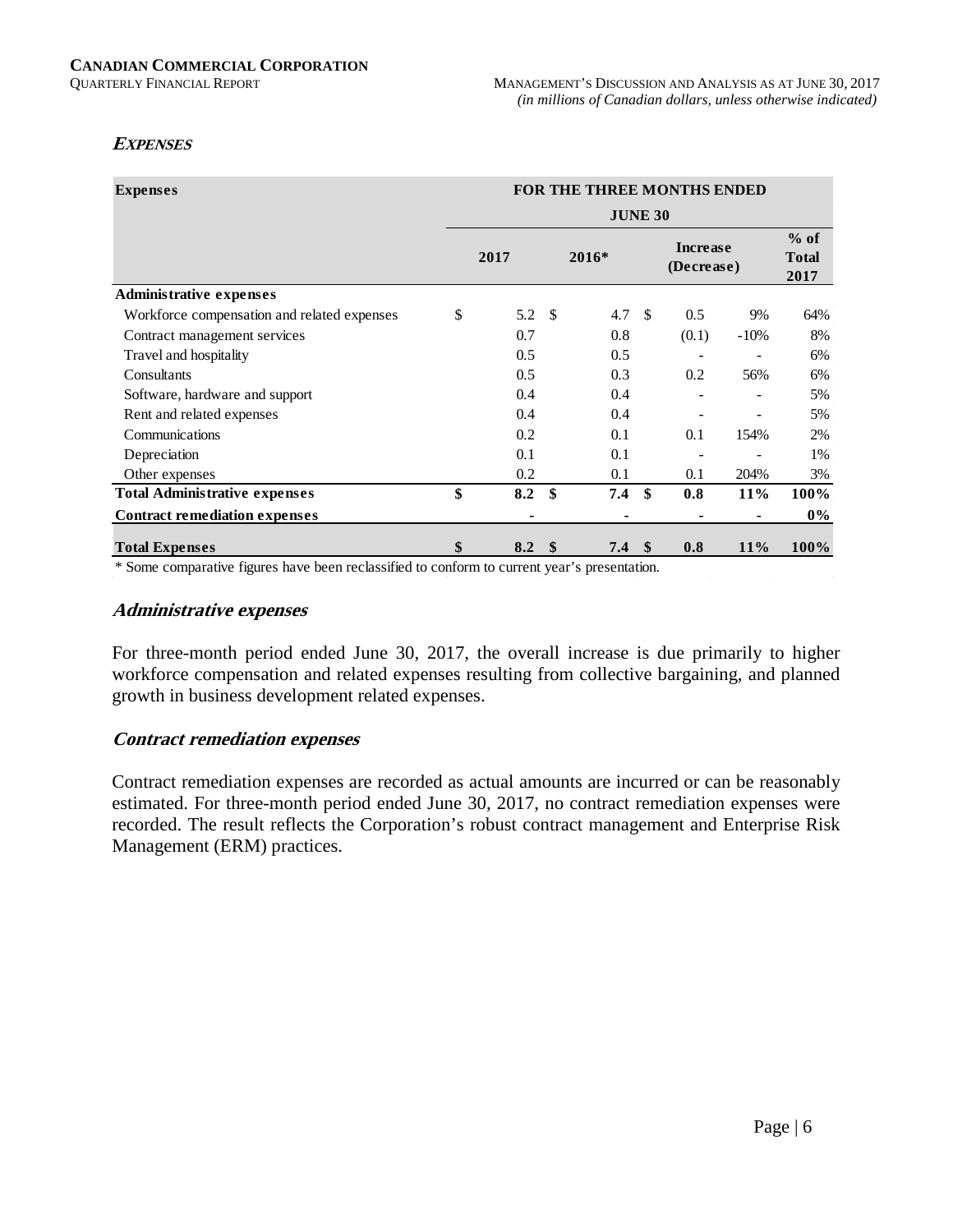| <b>Sourcing services transactions</b>  | FOR THE THREE MONTHS ENDED |                |                |  |                        |        |  |  |  |  |  |  |
|----------------------------------------|----------------------------|----------------|----------------|--|------------------------|--------|--|--|--|--|--|--|
|                                        |                            | <b>JUNE 30</b> |                |  |                        |        |  |  |  |  |  |  |
|                                        | 2017                       |                | 2016           |  | Increase<br>(Decrease) |        |  |  |  |  |  |  |
| Sourcing services transactions         | 5.0 <sup>5</sup>           |                | 3.8 $\sqrt{5}$ |  | 1.2                    | 31%    |  |  |  |  |  |  |
| Cost of sourcing services transactions | (5.0)                      |                | (3.8)          |  | (1.2)                  | $-31%$ |  |  |  |  |  |  |
|                                        |                            |                |                |  | $\blacksquare$         |        |  |  |  |  |  |  |

#### **SOURCING SERVICES FOR SUPPORT OF INTERNATIONAL GOVERNMENT ASSISTANCE PROGRAMS**

Sourcing services for support of international assistance programs represent transactions whereby the Corporation is not the prime contractor, however acts as an agent on behalf of a domestic or foreign Government entity. The majority of the services are provided to Global Affairs Canada (GAC) in accordance with an MOU that was signed in 2007. CCC also entered into separate agreements with the National Research Council (NRC) and the Department of National Defence (DND) during 2016-17. For the three-month period ended June 30, 2017, the increased activity was due to deliveries related primarily to the agreements with DND.

#### **PARLIAMENTARY APPROPRIATION**

| Parliamentary appropriation              | FOR THE THREE MONTHS ENDED |                |                          |   |      |               |                               |         |  |  |  |
|------------------------------------------|----------------------------|----------------|--------------------------|---|------|---------------|-------------------------------|---------|--|--|--|
|                                          |                            | <b>JUNE 30</b> |                          |   |      |               |                               |         |  |  |  |
|                                          |                            | 2017           |                          |   | 2016 |               | <b>Increase</b><br>(Decrease) |         |  |  |  |
| Parliamentary appropriation              |                            |                | $\overline{\phantom{a}}$ |   | 0.9  | - \$          | (0.9)                         | $-100%$ |  |  |  |
| <b>Total Parliamentary appropriation</b> |                            |                | $\blacksquare$           | S | 0.9  | <sup>\$</sup> | (0.9)                         | $-100%$ |  |  |  |

In 2017-18, CCC no longer receives an appropriation. The Corporation's appropriation was phased out in accordance with the direction detailed in its 2014-2015 Corporate Plan as follows: \$15.7 in 2013-2014, \$14.2 in 2014-2015, \$8.9 in 2015-2016, \$3.5 in 2016-2017 and nil from 2017-2018 and ongoing.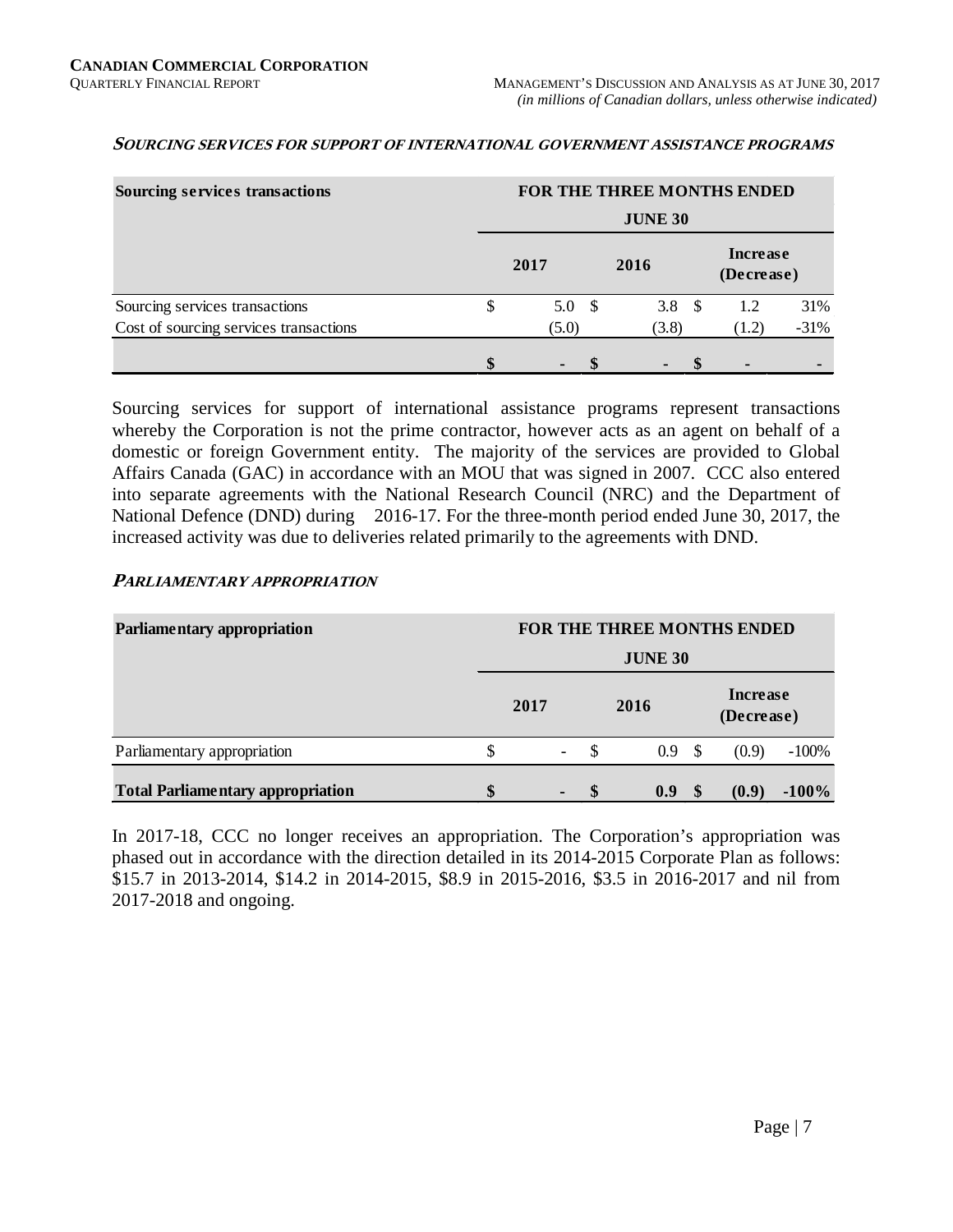#### **STATEMENT OF FINANCIAL POSITION DISCUSSION**

#### **SUMMARY**

| <b>Summary - Statement of financial position</b> | <b>AS AT</b> |                         |                               |         |    |       |        |  |  |  |  |  |  |
|--------------------------------------------------|--------------|-------------------------|-------------------------------|---------|----|-------|--------|--|--|--|--|--|--|
|                                                  |              | <b>June 30,</b><br>2017 | <b>Increase</b><br>(Decrease) |         |    |       |        |  |  |  |  |  |  |
| Assets                                           |              | 6,257.9                 | \$                            | 5,664.6 | \$ | 593.3 | 10%    |  |  |  |  |  |  |
| <b>Liabilities</b>                               | \$           | 6,230.6                 | \$                            | 5,635.7 | \$ | 594.9 | $11\%$ |  |  |  |  |  |  |
| Shareholder's equity:                            |              |                         |                               |         |    |       |        |  |  |  |  |  |  |
| Contributed surplus                              |              | 10.0                    |                               | 10.0    |    | -     |        |  |  |  |  |  |  |
| Retained earnings                                |              | 17.3                    |                               | 18.9    |    | (1.6) | $-9%$  |  |  |  |  |  |  |
| <b>Total Shareholder's equity</b>                | \$           | 27.3                    | -\$                           | 28.9    | S  | (1.6) | $-6\%$ |  |  |  |  |  |  |

As an international trade intermediary, CCC trade-related assets are offset with matching liabilities. Therefore, trade receivables from foreign customers and progress work by Canadian exporters are normally offset by trade payables and accrued liabilities to Canadian exporters and progress work for foreign customers, respectively.

#### **ASSETS**

| <b>Assets</b>                       | <b>AS AT</b> |                         |    |                   |    |                               |                          |                        |  |  |  |
|-------------------------------------|--------------|-------------------------|----|-------------------|----|-------------------------------|--------------------------|------------------------|--|--|--|
|                                     |              | <b>June 30,</b><br>2017 |    | March 31,<br>2017 |    | <b>Increase</b><br>(Decrease) |                          | $%$ of<br><b>Total</b> |  |  |  |
| Cash                                | \$           | 76.8                    | -S | 76.4              | -S | 0.4                           | $0\%$                    | 1%                     |  |  |  |
| <b>Trade Receivables</b>            |              | 1,043.4                 |    | 741.2             |    | 302.2                         | 41%                      | 17%                    |  |  |  |
| Advances to Canadian exporters      |              | 146.4                   |    | 175.4             |    | (29.0)                        | $-17%$                   | 2%                     |  |  |  |
| Progress work by Canadian exporters |              | 4,987.9                 |    | 4,668.2           |    | 319.7                         | 7%                       | 80%                    |  |  |  |
| Property and equipment              |              | 3.4                     |    | 3.4               |    |                               | $\overline{\phantom{a}}$ | $0\%$                  |  |  |  |
| <b>Total Assets</b>                 | \$           | 6,257.9                 |    | 5,664.6           |    | 593.3                         | 10%                      | 100%                   |  |  |  |

The increase from March 31, 2017 was due to increases in the amount of progress work by Canadian exporters and trade receivables offset partially by a decrease primarily from advances to Canadian exporters. The net change to the assets resulted primarily from the continued progress work related to the ABP contract.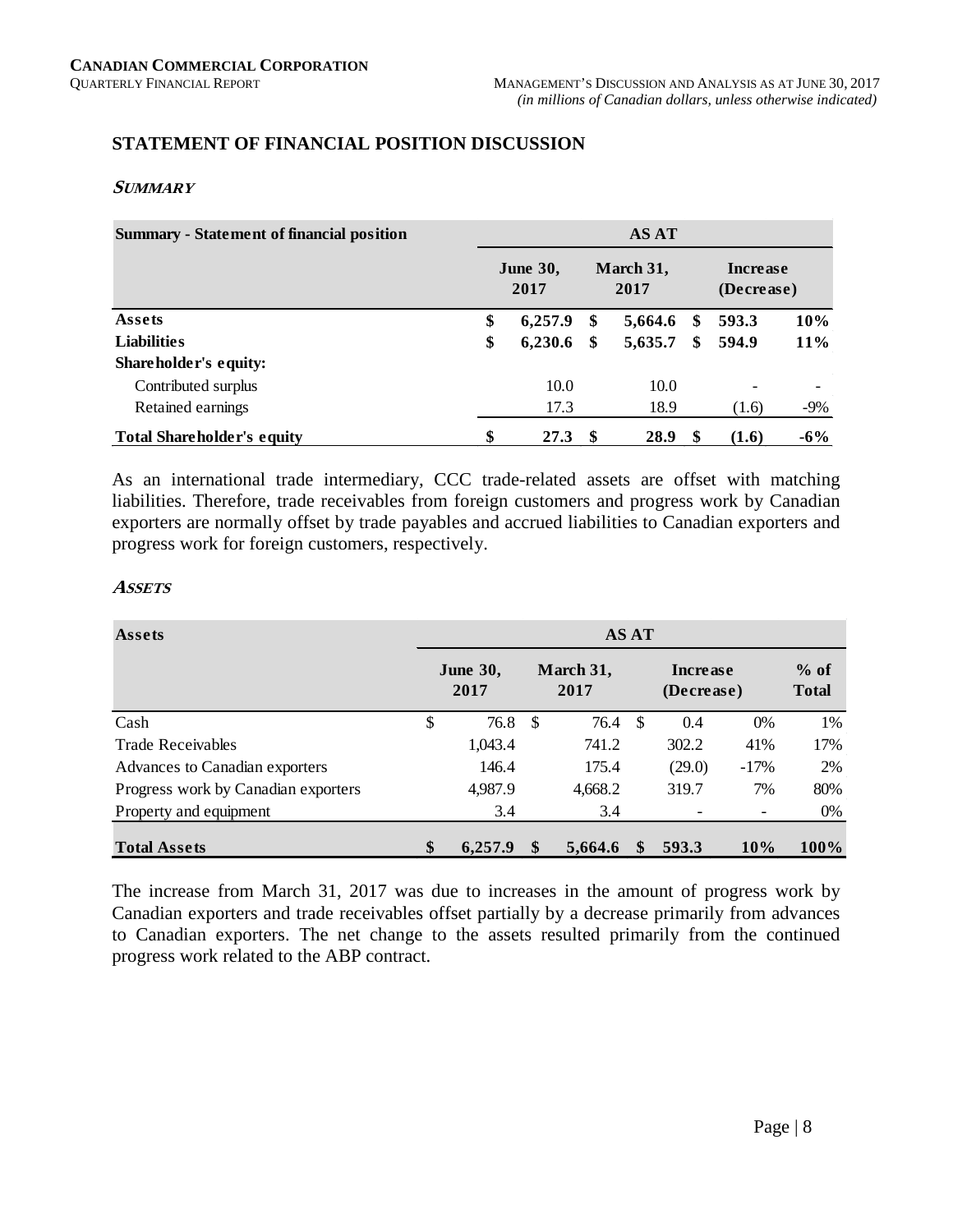#### **LIABILITIES**

| <b>Liabilities</b>                     | <b>AS AT</b> |                         |                   |         |   |                               |        |                        |  |  |  |  |  |
|----------------------------------------|--------------|-------------------------|-------------------|---------|---|-------------------------------|--------|------------------------|--|--|--|--|--|
|                                        |              | <b>June 30,</b><br>2017 | March 31,<br>2017 |         |   | <b>Increase</b><br>(Decrease) |        | $%$ of<br><b>Total</b> |  |  |  |  |  |
| Trade payables and accrued liabilities | \$           | 1,065.7                 | \$.               | 760.4   | S | 305.3                         | 40%    | 17%                    |  |  |  |  |  |
| Advances from foreign customers        |              | 171.2                   |                   | 201.3   |   | (30.1)                        | $-15%$ | 3%                     |  |  |  |  |  |
| Progress work for foreign customers    |              | 4,987.9                 |                   | 4,668.2 |   | 319.7                         | 7%     | 80%                    |  |  |  |  |  |
| Deferred lease incentives              |              | 3.8                     |                   | 3.9     |   | (0.1)                         | $-2\%$ | $0\%$                  |  |  |  |  |  |
| Employee benefits                      |              | 2.0                     |                   | 1.9     |   | 0.1                           | 3%     | $0\%$                  |  |  |  |  |  |
| <b>Total Liabilities</b>               | \$           | 6.230.6                 | S                 | 5.635.7 | S | 594.9                         | 11%    | $100\%$                |  |  |  |  |  |

The increase from March 31, 2017 was due to increases in the amount of progress work for foreign customers and trade payables and accrued liabilities partially offset by a decrease primarily from advances from foreign customers. The net change to the liabilities resulted primarily from continued progress work related to the ABP contract.

#### **SIGNIFICANT TRANSACTIONS IN ASSETS AND LIABILITIES**

Given the back-to-back nature of CCC's contracting with foreign customers and Canadian exporters, movements in assets and liabilities are closely related and mostly offset one another.

The increases in trade receivables and trade payables from March 31, 2017 was due primarily to the recording of accrued receivable and payable transactions related to the ABP to reflect progress work to date.

Contractually, payments for progress work for foreign customers are required to flow through in their entirety to the Canadian exporter. Of the total progress work by Canadian exporters and for foreign customers, \$4,840.0 or 97% was related to continued progress work on the ABP contract.

Of the advances from foreign customers and advances to Canadian exporters, \$54.1 or 32% and 37% respectively was related to the ABP contract. Another \$90.2 or 53% was related to projects under the GDS and ICB business lines. Of the \$90.2 advances from foreign customers, \$89.8 was passed on to Canadian exporters. Contractually, advances are not offered on DPSA contracts. For non-DPSA contracts, CCC's risk mitigation practices require that in some circumstances, CCC hold back some advance payments made by foreign customers and release them to Canadian exporters as delivery obligations are fulfilled. As a result, period-over-period variations will occur.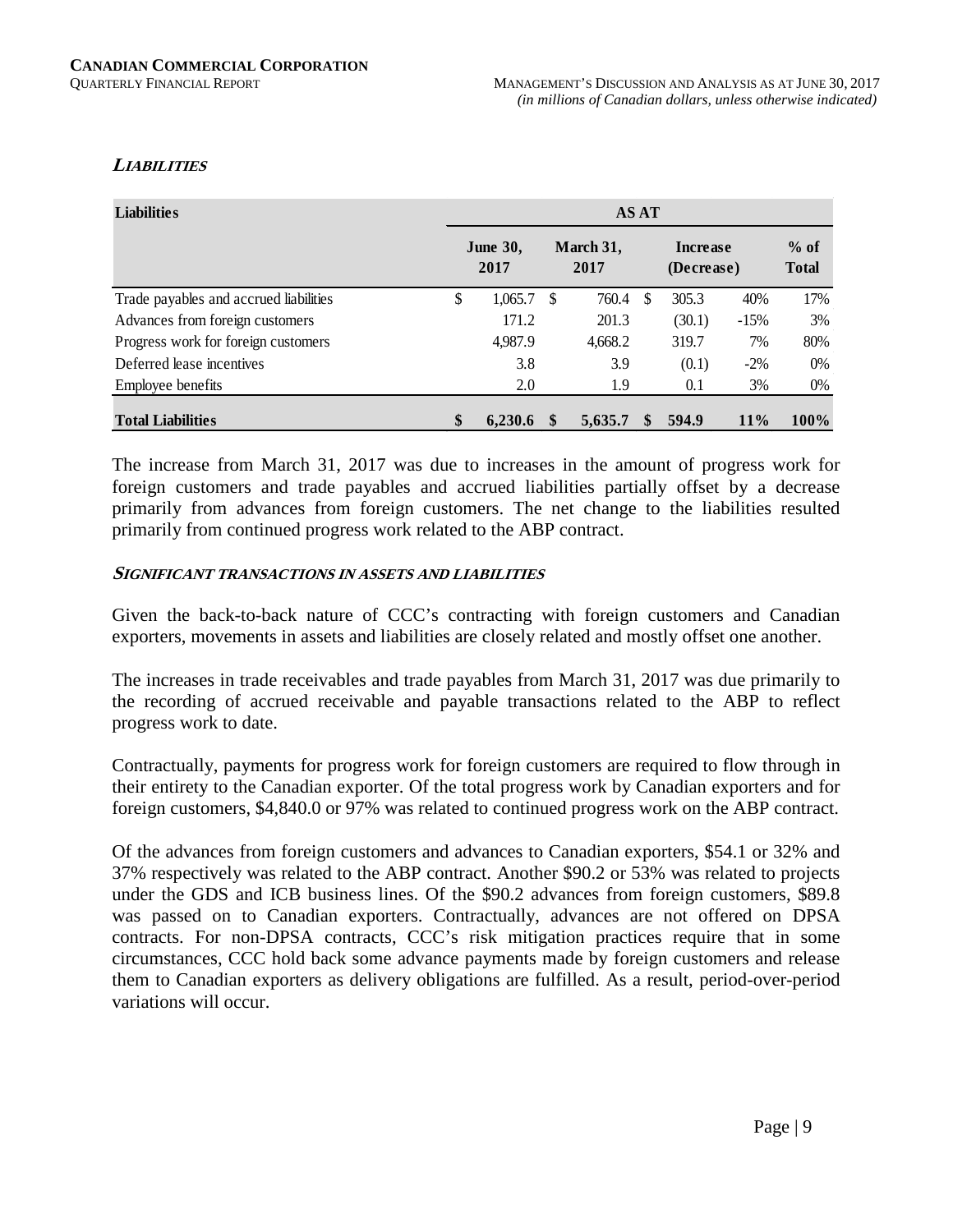| <b>Summary - Statement of cash flows</b> | <b>FOR THE THREE MONTHS ENDED</b> |       |      |       |                               |       |                                |         |  |  |  |  |  |  |
|------------------------------------------|-----------------------------------|-------|------|-------|-------------------------------|-------|--------------------------------|---------|--|--|--|--|--|--|
|                                          |                                   |       |      |       |                               |       |                                |         |  |  |  |  |  |  |
|                                          |                                   | 2017  | 2016 |       | <b>Increase</b><br>(Decrease) |       | $%$ of<br><b>Total</b><br>2017 |         |  |  |  |  |  |  |
| Operating activities                     | \$                                | 1.3   | - \$ | 0.7   | - \$                          | 0.6   | 74%                            | 380%    |  |  |  |  |  |  |
| Investing activities                     |                                   | (0.1) |      |       |                               | (0.1) | $-100%$                        | $-32\%$ |  |  |  |  |  |  |
| Effect of exchange rate changes on cash  |                                   | (0.9) |      | (0.2) |                               | (0.7) | $-300%$                        | $-248%$ |  |  |  |  |  |  |
| Net increase in cash                     | \$                                | 0.3   | -S   | 0.5   |                               | (0.2) | $-36%$                         | 100%    |  |  |  |  |  |  |

#### **STATEMENT OF CASH FLOWS DISCUSSION**

Under the DPSA program, the Corporation generally pays its Canadian exporters within 30 days of receipt of an invoice and substantiating documentation according to the terms and conditions of the contract. Consequently, the Corporation may use its own cash to pay Canadian exporters on the  $30<sup>th</sup>$  day funding its trade receivables in instances where there are collection delays and payment is not received from the DPSA customer until beyond the 30 days. On certain contracts (generally outside of the DPSA program), the Corporation pays its Canadian exporters within five business days after CCC receives payment from the foreign customer. Depending on the timing of receipts compared to payments, these transactions often cross reporting periods and can cause variations in cash flows from one period to the next. In these instances, cash is provided to the Corporation at the end of one period until the payment is made to the Canadian exporter, as stipulated in the contract, early in the next period.

The decrease is due to the effect of exchange rate changes on cash which more than offset an increase from operating activities related to the general timing of receipts from foreign customers compared to payments made to Canadian exporters related to the Corporation's main operating activities.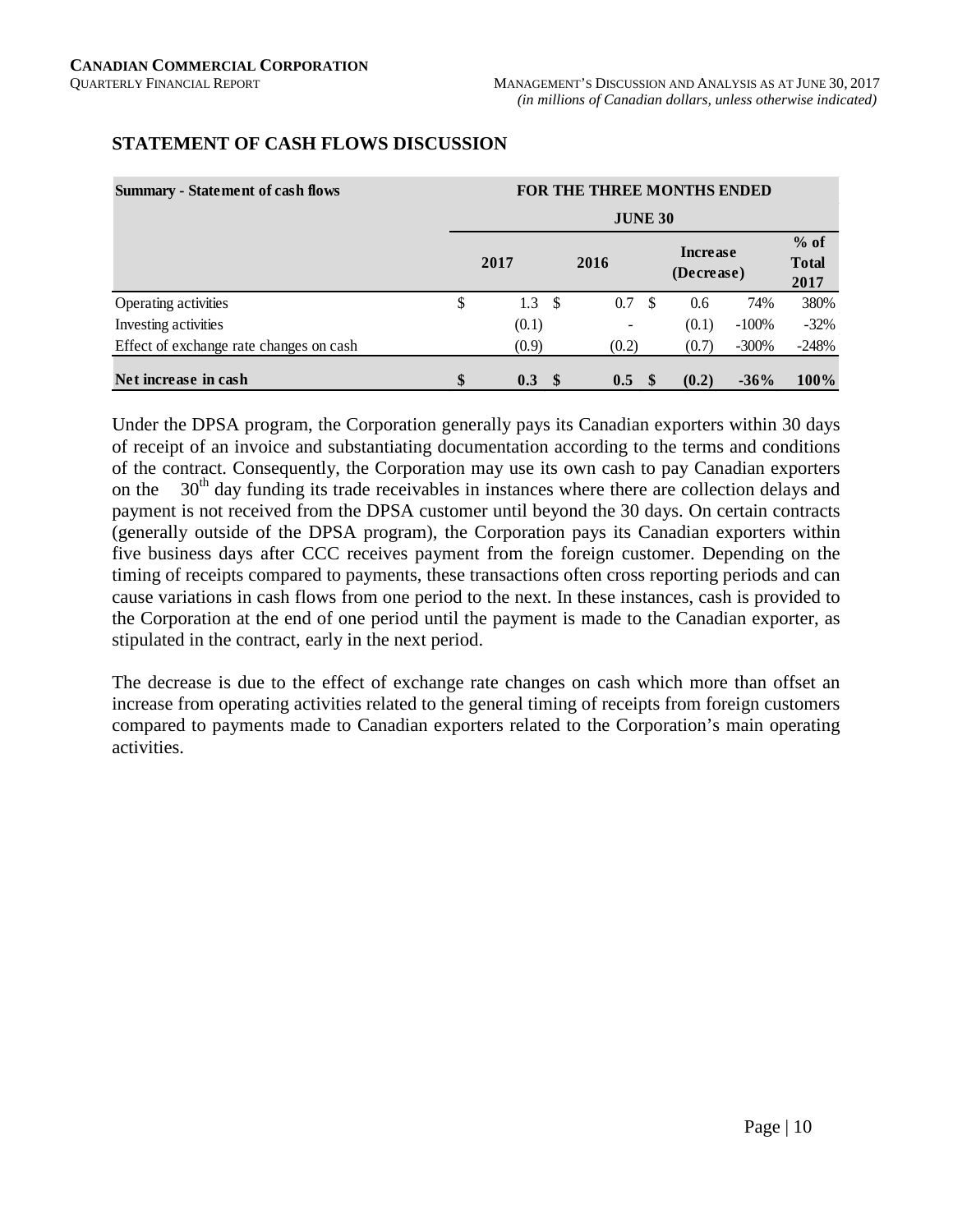#### **COMPARISON OF FINANCIAL RESULTS TO THE 2017-2018 TO 2021-2022 CORPORATE PLAN**

| <b>Statement of Comprehensive income</b>                                         | FOR THE THREE MONTHS ENDED JUNE 30, 2017 |               |               |                       |    |                 |            |  |  |  |  |
|----------------------------------------------------------------------------------|------------------------------------------|---------------|---------------|-----------------------|----|-----------------|------------|--|--|--|--|
|                                                                                  |                                          | <b>Actual</b> |               | <b>Corporate Plan</b> |    | <b>Variance</b> | % Variance |  |  |  |  |
| <b>Revenues</b>                                                                  |                                          |               |               |                       |    |                 |            |  |  |  |  |
| Commercial trading transactions                                                  |                                          |               |               |                       |    |                 |            |  |  |  |  |
| - prime contracts                                                                | \$                                       | 628.8         | <sup>\$</sup> | 796.3                 | \$ | (167.5)         | $-21%$     |  |  |  |  |
| Less: cost of commercial trading transactions                                    |                                          |               |               |                       |    |                 |            |  |  |  |  |
| - prime contracts                                                                |                                          | (628.8)       |               | (796.3)               |    | 167.5           | 21%        |  |  |  |  |
| Fees for service                                                                 |                                          | 6.0           |               | 7.0                   |    | (1.0)           | $-14%$     |  |  |  |  |
| Other income                                                                     |                                          | 0.4           |               | 0.1                   |    | 0.3             | 300%       |  |  |  |  |
| Finance income, net                                                              |                                          | 0.2           |               | 0.1                   |    | 0.1             | 100%       |  |  |  |  |
| Loss on foreign exchange                                                         |                                          | (0.1)         |               |                       |    | (0.1)           | $-100%$    |  |  |  |  |
|                                                                                  |                                          | 6.5           |               | 7.2                   |    | (0.7)           | $-10%$     |  |  |  |  |
| <b>Expenses</b>                                                                  |                                          |               |               |                       |    |                 |            |  |  |  |  |
| Administrative expenses                                                          |                                          | 8.2           |               | 8.5                   |    | (0.3)           | $-4\%$     |  |  |  |  |
| Contract remediation expenses                                                    |                                          |               |               |                       |    |                 |            |  |  |  |  |
|                                                                                  |                                          | 8.2           |               | 8.5                   |    | (0.3)           | $-4%$      |  |  |  |  |
| Sourcing services for support of international<br>government assistance programs |                                          |               |               |                       |    |                 |            |  |  |  |  |
| Sourcing services transactions                                                   |                                          | 5.0           |               | 5.6                   |    | (0.6)           | $-11%$     |  |  |  |  |
| Less: cost of sourcing services transactions                                     |                                          | (5.0)         |               | (5.6)                 |    | 0.6             | 11%        |  |  |  |  |
|                                                                                  |                                          |               |               |                       |    |                 |            |  |  |  |  |
| Net (profit) loss before Parliamentary appropriation                             |                                          | (1.7)         |               | (1.3)                 |    | (0.4)           | $-31%$     |  |  |  |  |
| Parliamentary appropriation                                                      |                                          |               |               |                       |    |                 |            |  |  |  |  |
| Net profit (loss)                                                                | \$                                       | $(1.7)$ \$    |               | $(1.3)$ \$            |    | (0.4)           | $-31%$     |  |  |  |  |

The Net profit (loss) variance of (\$0.4) compared to the Corporate Plan resulted from lower than budgeted levels of fees for service that were earned and recorded for the period ended June 30, 2017, partially offset by other income and by cost saving efficiencies.

The (\$167.5) variance related to commercial trading transactions was due to a lower level of ABP progress work than originally planned of \$194.3 offset partially by variances across all other business lines and programs of \$26.8.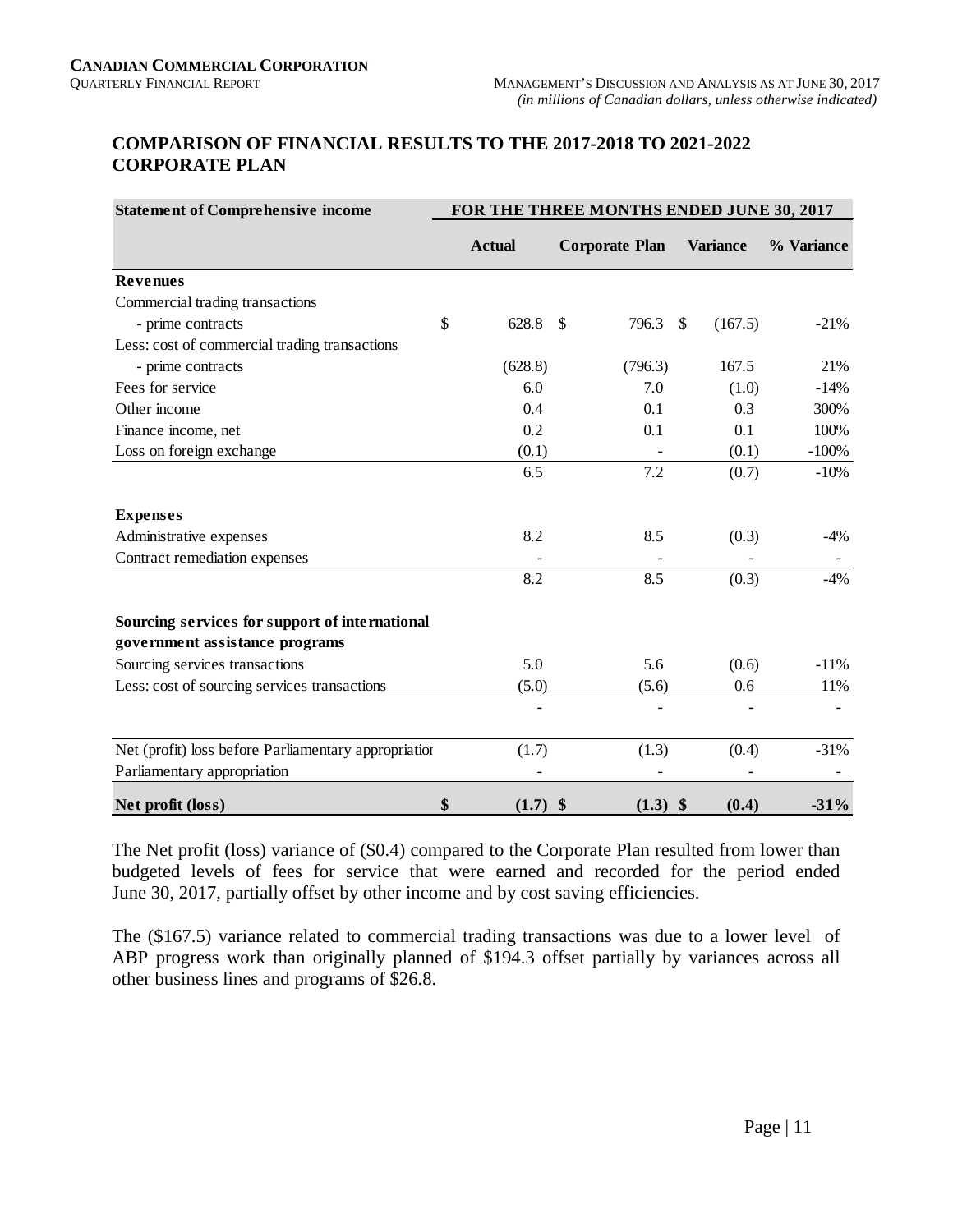Fees for service are earned as contract work is delivered or completed, and are largely commensurate with commercial trading transactions, leading to similar results. The (\$1.0) variance was due primarily to ABP fees for service earned on the progress work that were \$1.4 under budget offset partially by variances of \$0.4 contributed by ICB and other GDS projects.

The Corporation manages exchange gains and losses through monitoring and maintaining its exposed foreign currency balances at negligible levels and does not budget for gains or losses on foreign exchange. The Corporation's exposed U.S. currency balance of \$1.4 represents less than 0.04% of its U.S. denominated assets.

Administrative expenses are paid primarily in Canadian dollars and, as such, are not impacted by foreign exchange fluctuations. The variance of (\$0.3) related to administrative expenses resulted primarily from savings realized due to staff vacancies during the first quarter of the year.

# **2017-2018 CORPORATE PLAN FORECAST**

| <b>Statement of comprehensive income</b> | <b>FOR YEAR ENDED MARCH 31, 2018</b> |          |  |                       |  |          |            |
|------------------------------------------|--------------------------------------|----------|--|-----------------------|--|----------|------------|
|                                          |                                      | Forecast |  | <b>Corporate Plan</b> |  | Variance | % Variance |
| Revenues                                 |                                      | 25.5     |  | 32.6                  |  | (7.1)    | $-22\%$    |
| Expenses                                 |                                      | (31.8)   |  | (32.6)                |  | 0.8      | 2%         |
| Parliamentary appropriation              |                                      |          |  |                       |  |          |            |
| Net profit (loss)                        | ъĐ                                   | (6.3)    |  | (0.0)                 |  | (6.3)    | $>100\%$   |

The planning objectives and assumptions used to forecast the Operating Budget for 2017-2018 are detailed and discussed in CCC's Corporate Plan 2017-2018 to 2021-2022.

CCC is forecasting an operating deficit of \$6.3 in 2017-2018 with net revenues of \$25.5.

In 2017-2018, net revenues are expected to decrease by \$7.1 or 22%, with the decrease coming from fees for service due primarily to lower ABP fees for service in 2017-18 than originally expected in the Corporate Plan. This reduction is the reflection of timing changes to ABP delivery schedules, which result in reducing fees for service in 2017-18, and increasing fees for service in future years.

Expenses are forecasted at \$31.8 in 2017-2018 compared to the plan of \$32.6, a decrease of \$0.8, or 2%. The decrease will result from targeted cost containment measures and savings realized due to staff vacancies. In 2017-2018, no contract remediation expenses are forecast. CCC is confident that no contract remediation expenses will occur due to its robust risk and contract management practices.

The Corporation's appropriation has been eliminated in accordance with a three-year phased plan which began in 2014-2015.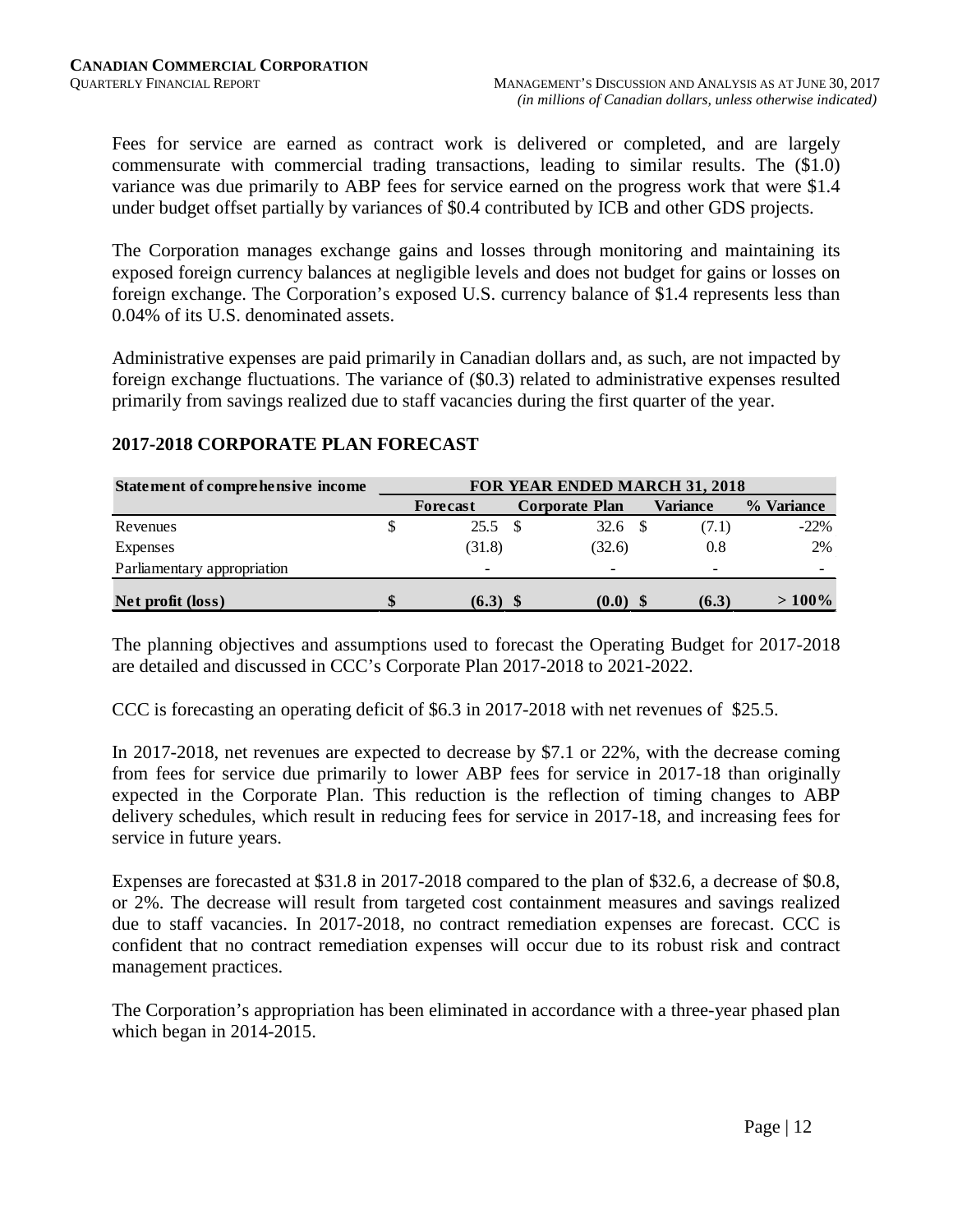#### **CCC'S COMMITMENT TO RISK MANAGEMENT**

CCC manages various risks as it undertakes to fulfill its mandate of promoting and facilitating international trade on behalf of Canadian exporters. The strategy for managing these risks is discussed in detail in the Corporation's fiscal 2016-2017 Annual Report and 2017-2018 Corporate Plan Summary.

There are no significant changes, new risks or uncertainties identified during the three-month period ended June 30, 2017 as compared to those previously reported or discussed.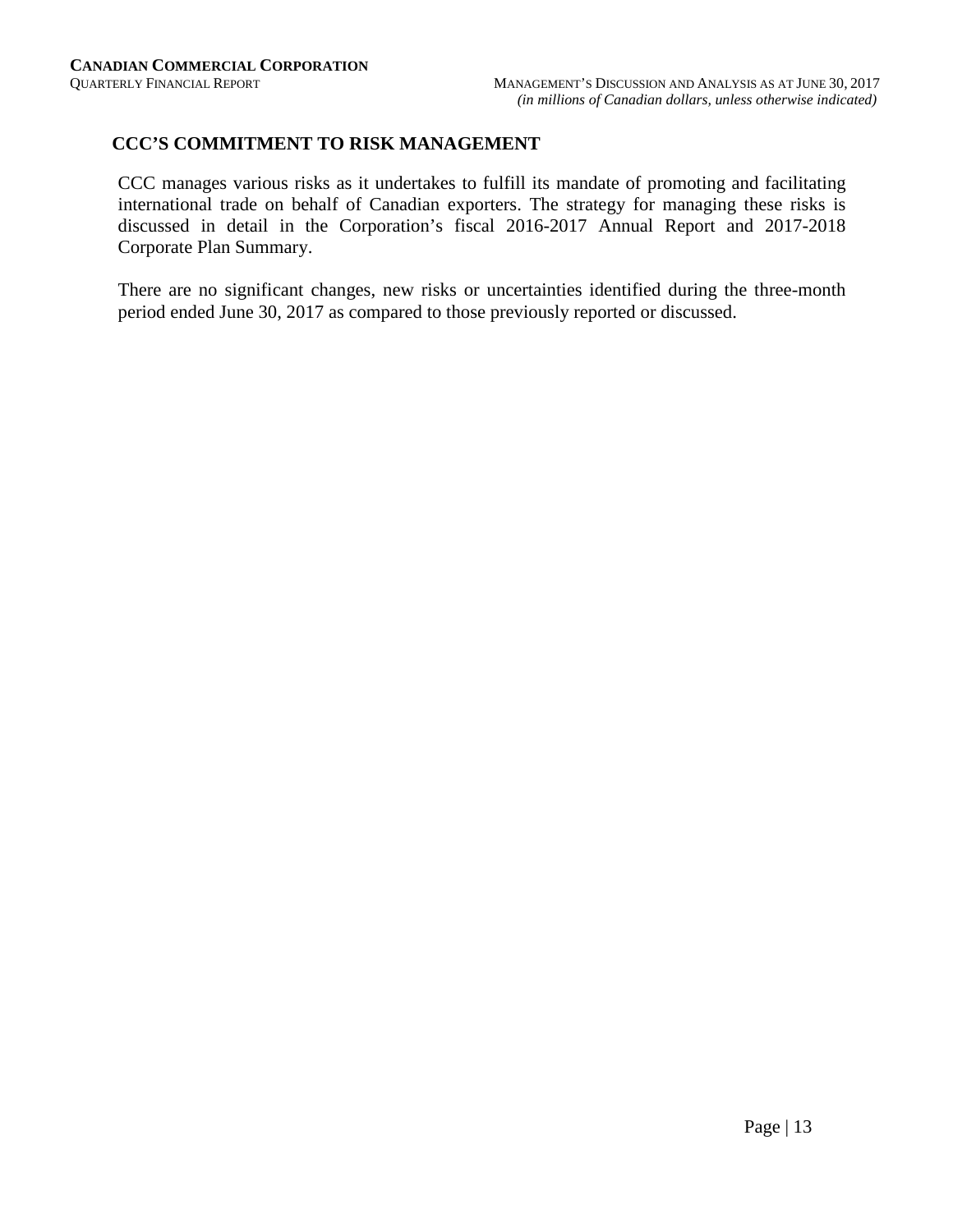## **Management Responsibility for Financial Statements**

Management is responsible for the preparation and fair presentation of these quarterly financial statements in accordance with the Treasury Board of Canada Standard on Quarterly Financial Reports for Crown Corporations and for such internal controls as Management determines is necessary to enable the preparation of quarterly financial statements that are free from material misstatement. Management is also responsible for ensuring all other information in this quarterly financial report is consistent, where appropriate, with the quarterly financial statements. These quarterly financial statements have not been audited or reviewed by an external auditor.

Based on our knowledge, these unaudited quarterly financial statements present fairly, in all material respects, the financial position, results of operations and cash flows of the corporation, as at the date of and for the periods presented in the quarterly financial statements.

<u> Mall</u>

Martin Zablocki Ernie Briard Chief Executive Officer Chief Financial Officer

Ottawa, Canada August 15, 2017



President and Vice-President, Corporate Services and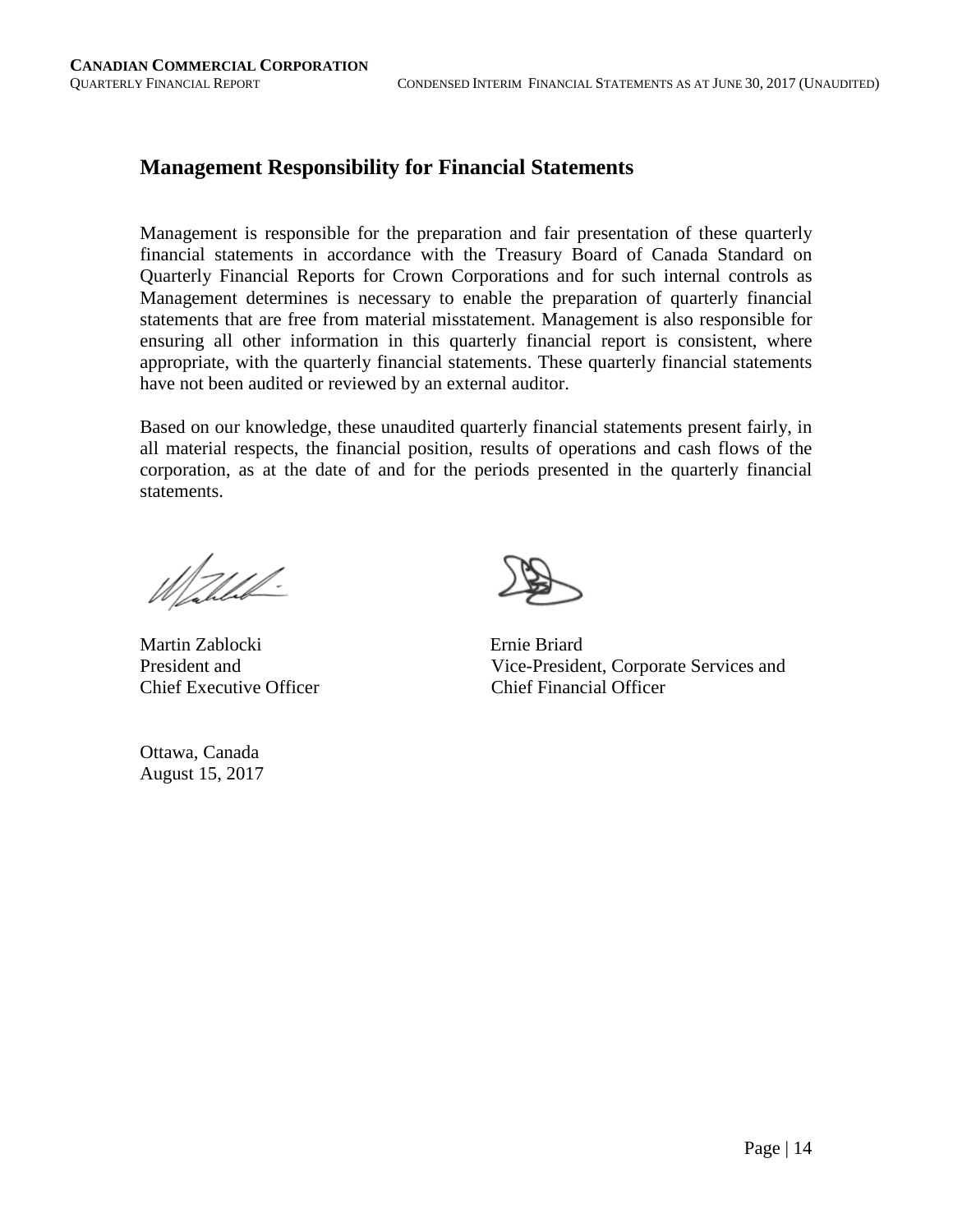## Statement of Financial Position (Unaudited)

|                                                        | <b>June 30,</b> |           |               | March 31, |  |  |
|--------------------------------------------------------|-----------------|-----------|---------------|-----------|--|--|
| As at (in thousands of Canadian dollars)               | 2017            |           | 2017          |           |  |  |
| <b>ASSETS</b>                                          |                 |           |               |           |  |  |
| <b>Current assets</b>                                  |                 |           |               |           |  |  |
| Cash (note 4)                                          | \$              | 76,770    | \$            | 76,430    |  |  |
| Trade receivables (notes 5 and 7)                      |                 | 1,043,355 |               | 741,193   |  |  |
| Advances to Canadian exporters (note 6)                |                 | 146,390   |               | 175,367   |  |  |
| Progress work by Canadian exporters (note 6)           |                 | 4,987,932 |               | 4,668,186 |  |  |
|                                                        |                 | 6,254,447 |               | 5,661,176 |  |  |
| <b>Non-current assets</b>                              |                 |           |               |           |  |  |
| Property and equipment                                 |                 | 3,434     |               | 3,432     |  |  |
|                                                        | \$              | 6,257,881 | \$            | 5,664,608 |  |  |
|                                                        |                 |           |               |           |  |  |
| <b>LIABILITIES</b>                                     |                 |           |               |           |  |  |
| <b>Current liabilities</b>                             |                 |           |               |           |  |  |
| Trade payables and accrued liabilities (notes 5 and 7) | \$              | 1,065,655 | <sup>\$</sup> | 760,346   |  |  |
| Advances from foreign customers (note 6)               |                 | 171,236   |               | 201,338   |  |  |
| Progress work for foreign customers (note 6)           |                 | 4,987,932 |               | 4,668,186 |  |  |
| Employee benefits                                      |                 | 292       |               | 292       |  |  |
|                                                        |                 | 6,225,115 |               | 5,630,162 |  |  |
| <b>Non-current liabilities</b>                         |                 |           |               |           |  |  |
| Deferred lease incentives                              |                 | 3,820     |               | 3,886     |  |  |
| Employee benefits                                      |                 | 1,695     |               | 1,646     |  |  |
|                                                        |                 | 6,230,630 |               | 5,635,694 |  |  |
|                                                        |                 |           |               |           |  |  |
| <b>SHAREHOLDER'S EQUITY</b>                            |                 |           |               |           |  |  |
| Contributed surplus                                    |                 | 10,000    |               | 10,000    |  |  |
| Retained earnings                                      |                 | 17,251    |               | 18,914    |  |  |
|                                                        |                 | 27,251    |               | 28,914    |  |  |
|                                                        | \$              | 6,257,881 | \$            | 5,664,608 |  |  |

Guarantees (note 14)

*The accompanying notes are an integral part of the financial statements.*

Authorized for issue on August 15, 2017

Þ

**Martin Zablocki Ernie Briard**

President and Vice-President, Corporate Services and Chief Executive Officer Chief Financial Officer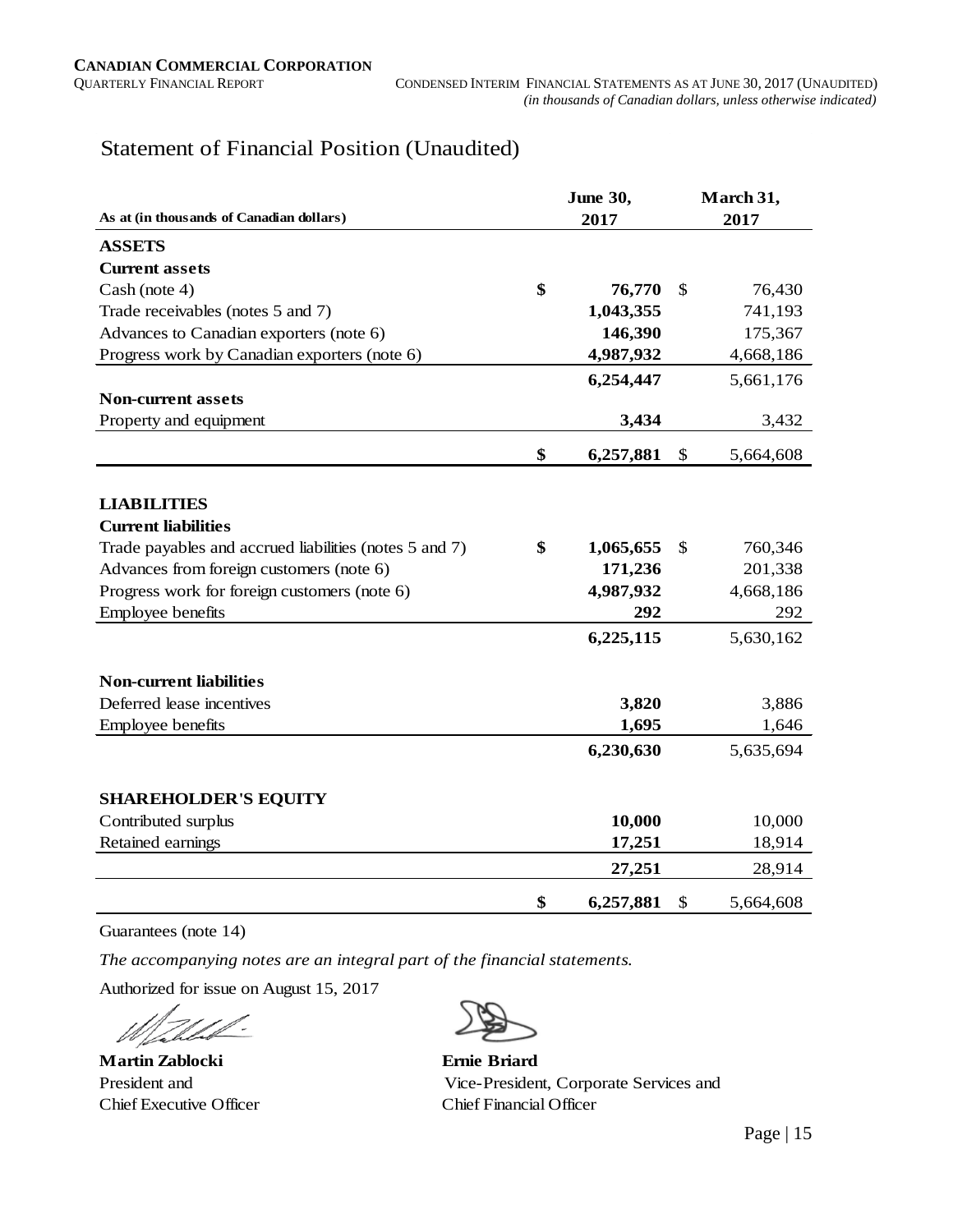## Statement of Comprehensive Income (Unaudited)

| For the three months ended June 30 (in thousands of Canadian dollars)                                                                                                                     |    | 2017             |               | 2016             |
|-------------------------------------------------------------------------------------------------------------------------------------------------------------------------------------------|----|------------------|---------------|------------------|
| <b>REVENUES</b>                                                                                                                                                                           |    |                  |               |                  |
| Commercial trading transactions                                                                                                                                                           |    |                  |               |                  |
| - prime contracts (note 9)                                                                                                                                                                | \$ | 628,829          | <sup>\$</sup> | 582,373          |
| Less: cost of commercial trading transactions                                                                                                                                             |    |                  |               |                  |
| - prime contracts                                                                                                                                                                         |    | (628, 829)       |               | (582, 373)       |
| Fees for service (note 9)                                                                                                                                                                 |    | 6,004            |               | 5,599            |
| Other income (note 9)                                                                                                                                                                     |    | 408              |               | 113              |
| Finance income, net (note 10)                                                                                                                                                             |    | 159              |               | 106              |
| Loss on foreign exchange                                                                                                                                                                  |    | (68)             |               | (13)             |
|                                                                                                                                                                                           |    | 6,503            |               | 5,805            |
| <b>EXPENSES</b>                                                                                                                                                                           |    |                  |               |                  |
| Administrative expenses (note 11)                                                                                                                                                         |    | 8,166            |               | 7,366            |
|                                                                                                                                                                                           |    | 8,166            |               | 7,366            |
| <b>SOURCING SERVICES FOR SUPPORT OF INTERNATIONAL</b><br><b>GOVERNMENT ASSISTANCE PROGRAMS</b><br>Sourcing services transactions (note 9)<br>Less: cost of sourcing services transactions |    | 5,002<br>(5,002) |               | 3,821<br>(3,821) |
| Net loss before Parliamentary appropriation                                                                                                                                               |    | (1,663)          |               | (1, 561)         |
| Parliamentary appropriation (note 12)                                                                                                                                                     |    |                  |               | 878              |
| <b>NET LOSS</b>                                                                                                                                                                           | \$ | $(1,663)$ \$     |               | (683)            |
| <b>OTHER COMPREHENSIVE INCOME (LOSS)</b><br>ITEMS THAT WILL NOT BE RECLASSIFIED TO NET PROFIT (LOSS)<br>Actuarial gain (loss) on<br>employee benefits obligation                          |    |                  |               |                  |
| <b>TOTAL COMPREHENSIVE LOSS</b>                                                                                                                                                           | \$ | $(1,663)$ \$     |               | (683)            |

*The accompanying notes are an integral part of the financial statements.*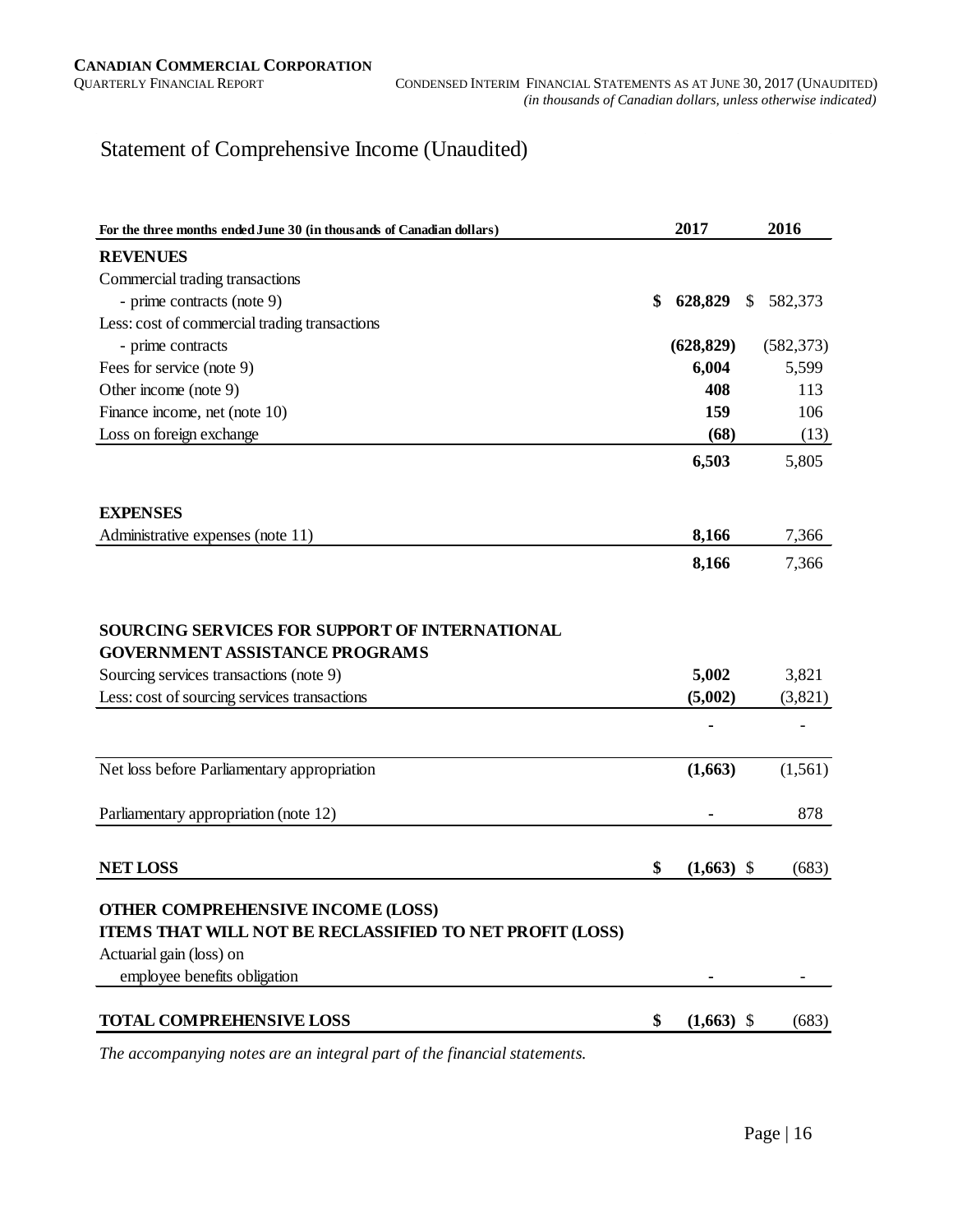## Statement of Changes in Equity (Unaudited)

| For the three months ended June 30, 2017 | <b>Contributed</b> | <b>Retained</b> |              |         |  |
|------------------------------------------|--------------------|-----------------|--------------|---------|--|
| (in thousands of Canadian dollars)       | <b>Surplus</b>     | <b>Earnings</b> | <b>Total</b> |         |  |
| <b>BALANCE MARCH 31, 2017</b>            | \$<br>10,000       | 18,914<br>\$    | - \$         | 28,914  |  |
| Net loss                                 |                    | (1,663)         |              | (1,663) |  |
| Actuarial (gain) loss on employee        |                    |                 |              |         |  |
| benefits obligation                      | ۰                  | ۰               |              |         |  |
| Total comprehensive loss                 | ۰                  | (1,663)         |              | (1,663) |  |
| <b>BALANCE JUNE 30, 2017</b>             | \$<br>10,000       | \$<br>17,251    |              | 27,251  |  |

| For the three months ended June 30, 2016<br>(in thousands of Canadian dollars) | <b>Contributed</b><br><b>Surplus</b> |             | <b>Total</b> |  |
|--------------------------------------------------------------------------------|--------------------------------------|-------------|--------------|--|
| <b>BALANCE MARCH 31, 2016</b>                                                  | \$<br>10,000                         | 18,669<br>S | 28,669<br>S  |  |
| Net loss<br>Actuarial (gain) loss on employee                                  |                                      | (683)       | (683)        |  |
| benefits obligation                                                            |                                      |             |              |  |
| Total comprehensive loss                                                       |                                      | (683)       | (683)        |  |
| <b>BALANCE JUNE 30, 2016</b>                                                   | \$<br>10,000                         | 17,986      | 27,986       |  |

*The accompanying notes are an integral part of the financial statements.*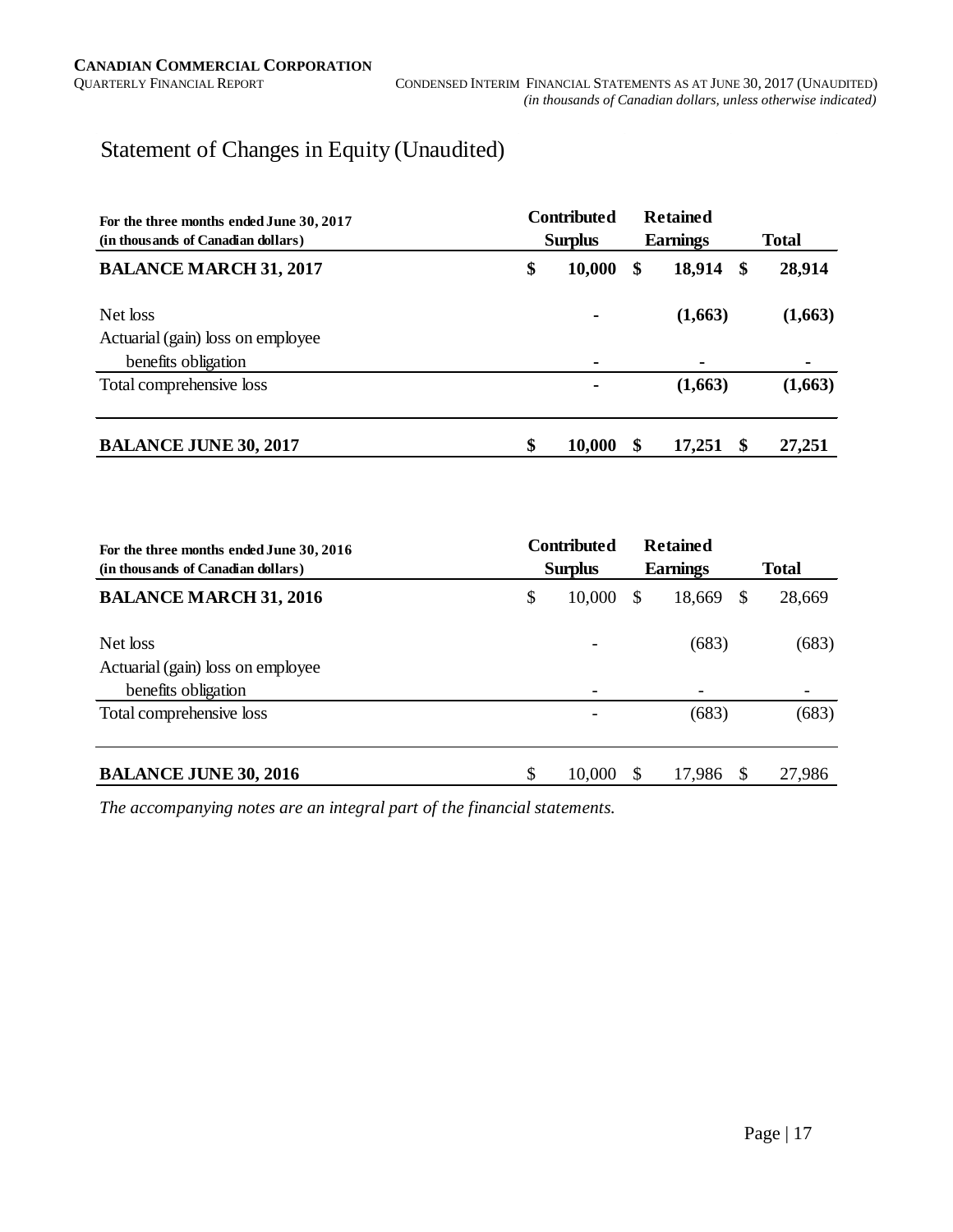## Statement of Cash Flows (Unaudited)

| For the three months ended June 30 (in thousands of Canadian dollars)  |                    | 2016*        |  |
|------------------------------------------------------------------------|--------------------|--------------|--|
|                                                                        |                    |              |  |
| <b>OPERATING ACTIVITIES</b>                                            |                    |              |  |
| Net loss                                                               | \$<br>$(1,663)$ \$ | (683)        |  |
| Adjustments to determine net cash from (used in) operating activities: |                    |              |  |
| Depreciation                                                           | 108                | 101          |  |
| Employee benefit expense                                               | 49                 | 51           |  |
| Effect of exchange rate changes on cash                                | 843                | 211          |  |
| Deferred lease incentives                                              | (66)               | 306          |  |
| Change in working capital from:                                        |                    |              |  |
| Trade and other receivables                                            | (302, 162)         | 15,984       |  |
| Advances to Canadian exporters                                         | 28,977             | 333,870      |  |
| Trade payables and accrued liabilities                                 | 305,309            | (10,744)     |  |
| Advances from foreign customers                                        | (30, 102)          | (338, 355)   |  |
| Cash provided by operating activities                                  | 1,293              | 741          |  |
| <b>INVESTING ACTIVITIES</b>                                            |                    |              |  |
| Acquisitions of property and equipment                                 | (110)              |              |  |
| Cash used in investing activities                                      | (110)              |              |  |
| Effect of exchange rate changes on cash                                | (843)              | (211)        |  |
|                                                                        |                    |              |  |
| Net increase in cash                                                   | 340                | 530          |  |
| Cash at the beginning of period                                        | 76,430             | 85,670       |  |
| Cash at the end of period                                              | \$<br>76,770       | \$<br>86,200 |  |

*The accompanying notes are an integral part of the financial statements.*

*\* Change made to the presentation of the comparative figures (Note 15)*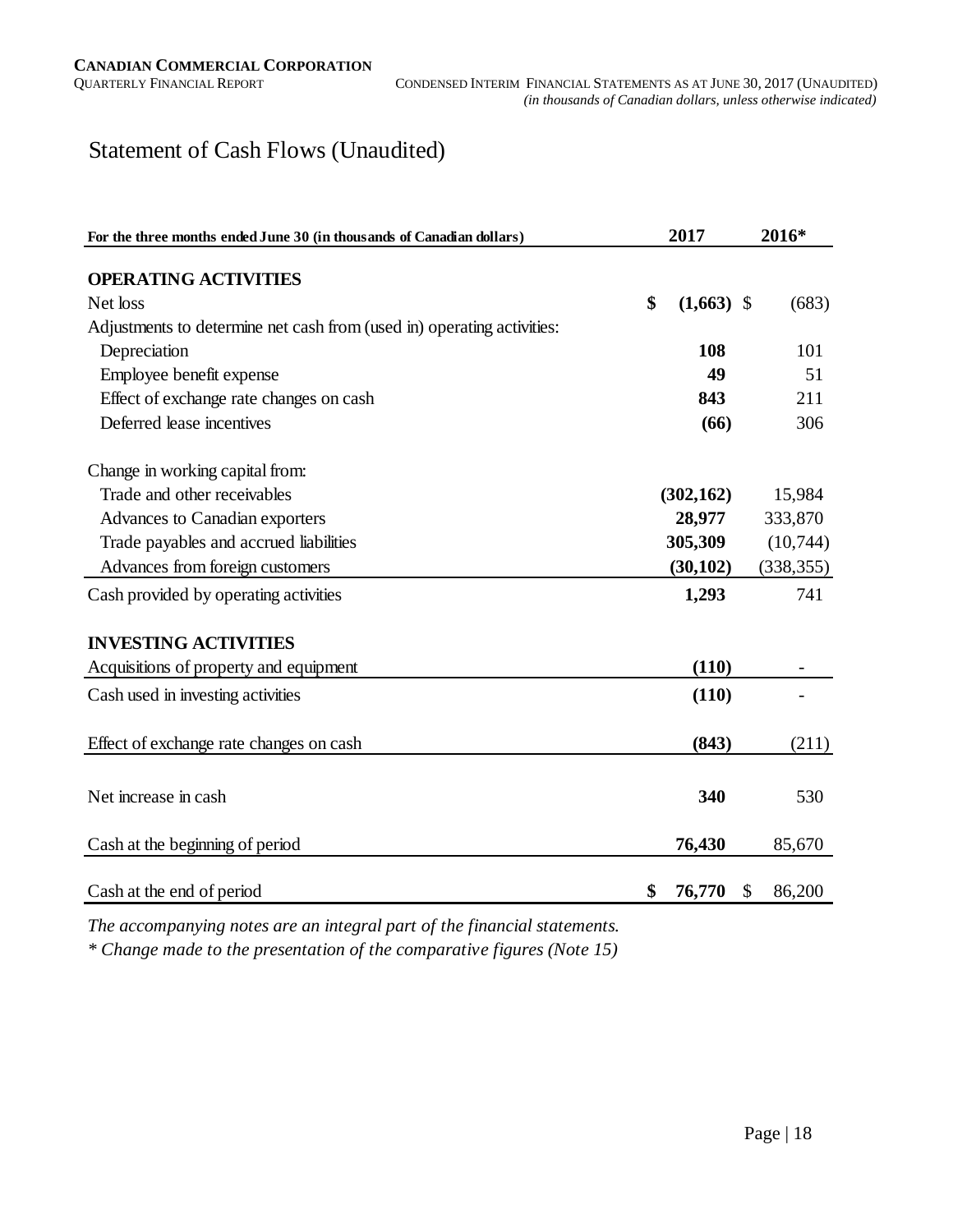## **Notes to Financial Statements**

#### **June 30, 2017**

#### **1. Nature, organization and funding**

The Canadian Commercial Corporation (the "Corporation") was established in 1946 by the *Canadian Commercial Corporation Act* (the "Act"), is wholly owned by the Government of Canada and is an agent Crown corporation listed in Part I of Schedule III of the *Financial Administration Act*. The Corporation is domiciled in Canada with a head office located at 350 Albert Street, Ottawa, Ontario. The Corporation operates primarily in Canada with representation in Asia and South America.

The Corporation acts as the prime contracting agency when foreign governments, international organizations, or foreign private sector buyers wish to purchase products and services from Canada through the Canadian Government. The Corporation enters into contracts with these foreign customers and into corresponding supply contracts with Canadian exporters. Additionally, the Corporation enters into sourcing services agreements to procure goods and services for international end use on behalf of Canadian and foreign governments.

The Corporation's operations are funded primarily by fees for service.

In September 2008, the Corporation, together with a number of other Crown corporations, was issued a directive (P.C. 2008-1598) pursuant to Section 89 of the *Financial Administration Act*, entitled *Order giving a direction to parent Crown corporations involved in commercial lending to give due consideration to the personal integrity of those they lend to or provide benefits to in accordance with Government's policy to improve the accountability and integrity of federal institutions*. The Corporation implemented the directive effective January 1, 2010.

In July 2015, the Corporation was issued a directive (P.C. 2015-1110) pursuant to section 89 of the *Financial Administration Act* to align its travel, hospitality, conference and event expenditure policies, guidelines and practices with Treasury Board policies, directives and related instruments on travel, hospitality, conference and event expenditures in a manner that is consistent with its legal obligations, and to report on the implementation of this directive in the Corporation's next corporate plan. The Corporation performed a detailed review of existing policies regarding travel, hospitality, conferences and events, as well as the approach to public disclosure of this information and completed the implementation of the directive in August 2016.

The Corporation is not subject to the provisions of the *Income Tax Act*.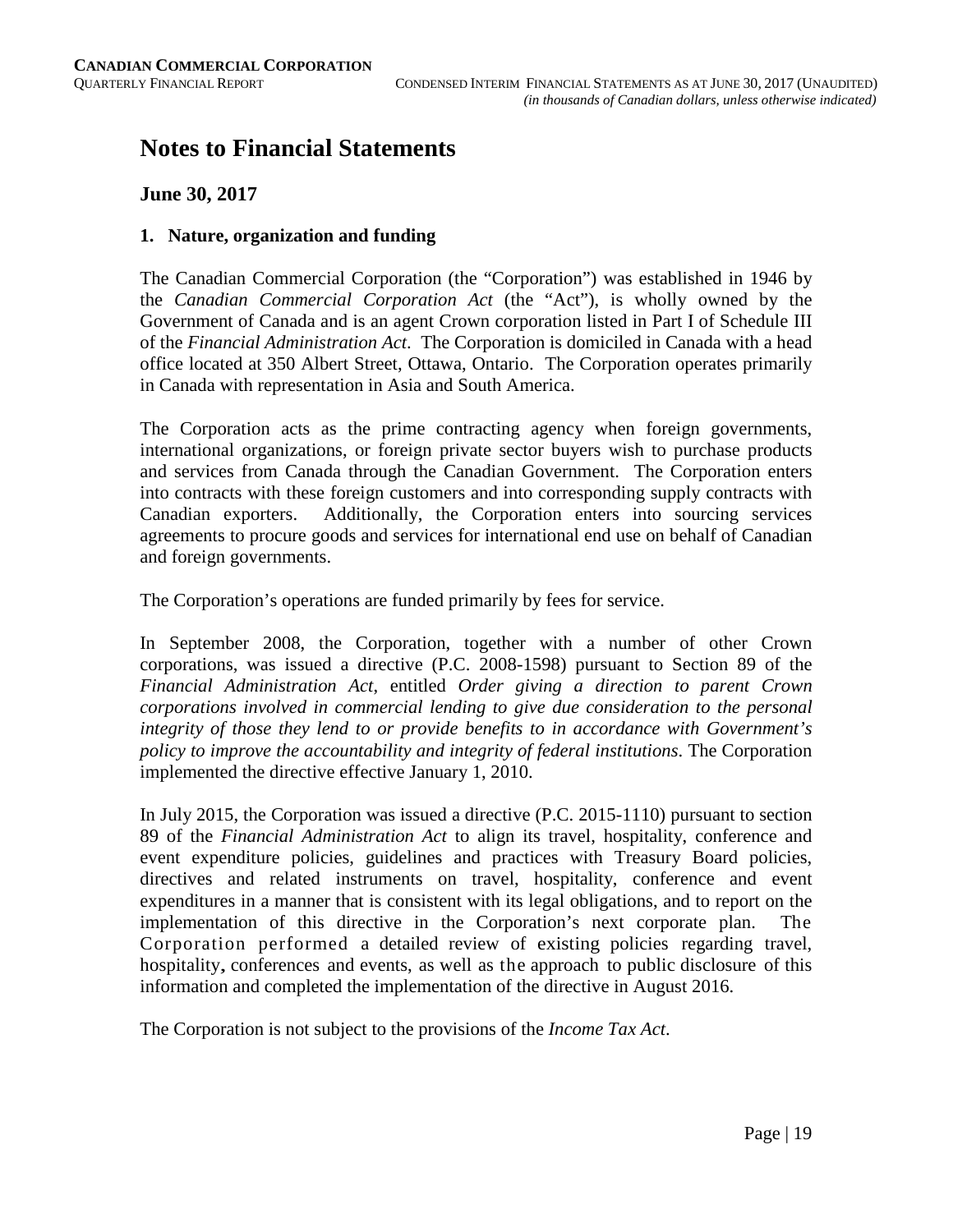#### **2. Basis of preparation**

#### *Compliance with International Financial Reporting Standards (IFRS)*

These condensed interim financial statements have been prepared in accordance with the Treasury Board of Canada *Standard on Quarterly Financial Reports for Crown Corporations* using the International Financial Reporting Standards ("IFRS") accounting policies adopted in the Corporation's audited annual financial statements as at and for the year ended March 31, 2017. These condensed interim financial statements do not include all of the information required for full annual financial statements and should be read in conjunction with the Corporation's annual report and audited financial statements for the year ended March 31, 2017.

#### *Basis of measurement*

The financial statements have been prepared on the historical cost basis, except for as permitted by IFRS and to the extent material, the following items:

- derivative financial instruments are measured at fair value through profit or loss
- accrued employee benefit liabilities for post-employment benefit plans are recognized at the present value of the defined benefit obligations

#### *Use of estimates and judgments*

The preparation of financial statements in accordance with IFRS requires management to make judgments, estimates and assumptions that affect the application of accounting policies, the reported amounts of assets and liabilities, the disclosure of contingent assets and liabilities at the date of the financial statements and the reported amounts of revenues and expenses during the year. Actual results could differ significantly from estimates resulting in significant differences in the related financial statement balances.

Estimates and underlying assumptions are reviewed on an ongoing basis and in detail as at the date of the financial statements. Any changes in estimates are reflected in the financial statements in the period in which they become known and in any future periods affected. Management has used estimates to determine the useful lives of property and equipment, to account for employee benefits liabilities, provisions, lease commitments and contingencies and used judgment in determining whether a provision for contract remediation expenses should be recognized or disclosed.

Information about areas where management has exercised judgment and made significant use of estimates and assumptions are included in Note 14 – Guarantees.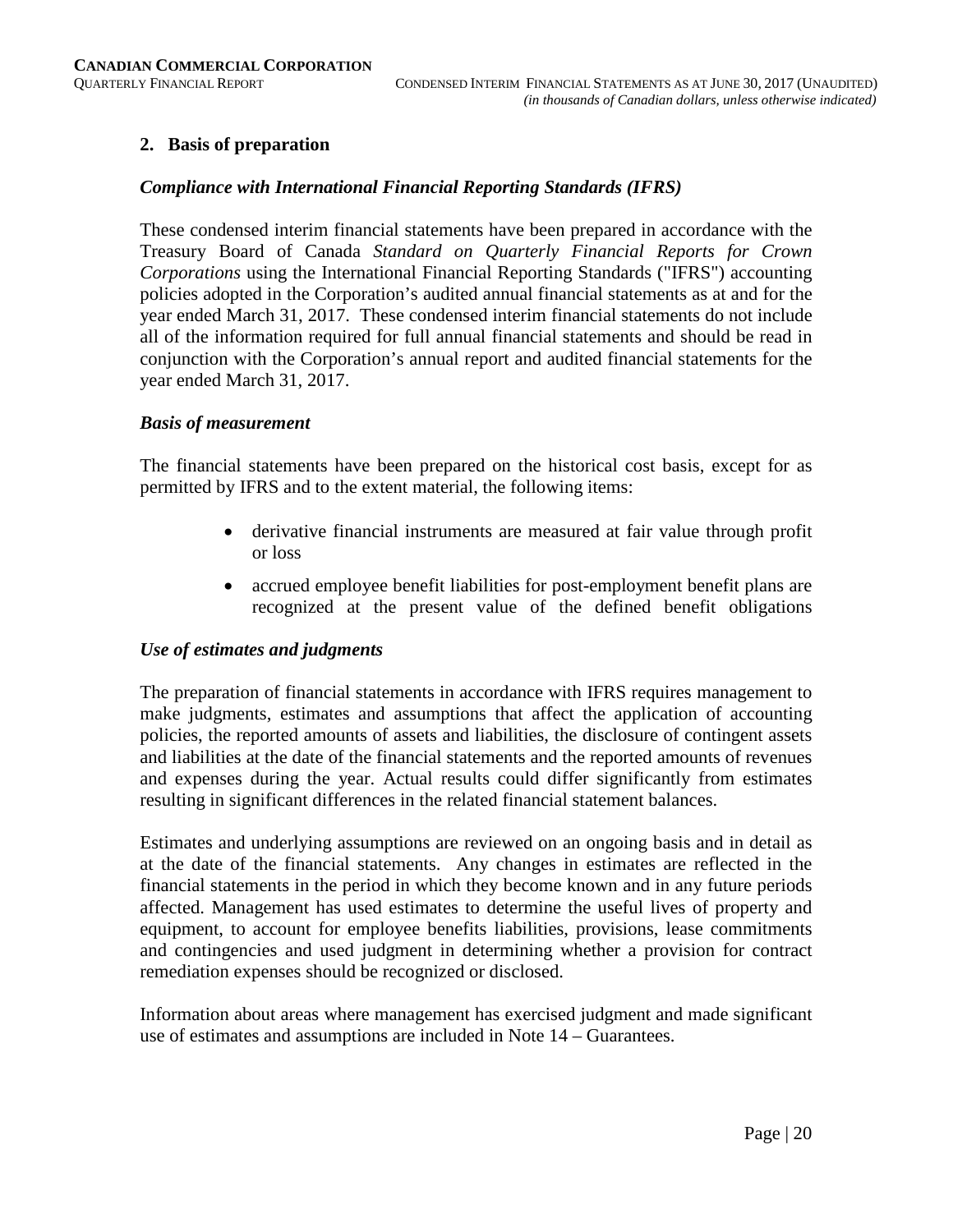#### *Functional and presentation currency*

The Corporation's functional and presentation currency is the Canadian dollar.

#### **3. Significant accounting policies**

The accounting policies applied in the preparation of these condensed interim financial statements are consistent with those disclosed in the Corporation's audited annual financial statements for the year ended March 31, 2017.

#### **4. Cash**

Cash included:

|                  |          | June 30, 2017 |                 |                 | <b>March 31, 2017</b> |         |  |  |
|------------------|----------|---------------|-----------------|-----------------|-----------------------|---------|--|--|
|                  | Original |               | <b>Canadian</b> | <b>Original</b> | <b>Canadian</b>       |         |  |  |
|                  | currency |               | dollars         | currency        |                       | dollars |  |  |
| Canadian dollars | 43,338   | \$            | 43,338          | 51,277          | S                     | 51,277  |  |  |
| U.S. dollars     | 25,581   |               | 33,171          | 18,684          |                       | 24,848  |  |  |
| Chinese renminbi | 1,364    |               | 261             | 1,574           |                       | 305     |  |  |
|                  |          | \$            | 76,770          |                 | S                     | 76,430  |  |  |

Of the cash, \$30,807 (March 31, 2017 - \$32,084) represents advances and holdbacks received from foreign customers which will be remitted to Canadian exporters at later dates in accordance with contracts. Advances from foreign customers also include overpayments from foreign customers due to temporary timing differences in their liquidation methods and accounting for work performed. Where contracted, these funds may accrue interest to the credit of the Canadian exporter or foreign customer.

#### **5. Trade receivables and trade payables and accrued liabilities**

Trade receivables are based on normal international trade terms and are generally non-interest bearing. The Corporation's trade receivables consisted of the following:

|                     | <b>June 30,</b> |                         | March 31, |                       |
|---------------------|-----------------|-------------------------|-----------|-----------------------|
|                     |                 | 2017                    |           | 2017                  |
| Accrued receivables |                 |                         |           | $$970,563$$ \$657,900 |
| Trade receivables   |                 | 72,792                  |           | 83,293                |
|                     |                 | $$1,043,355$ $$741,193$ |           |                       |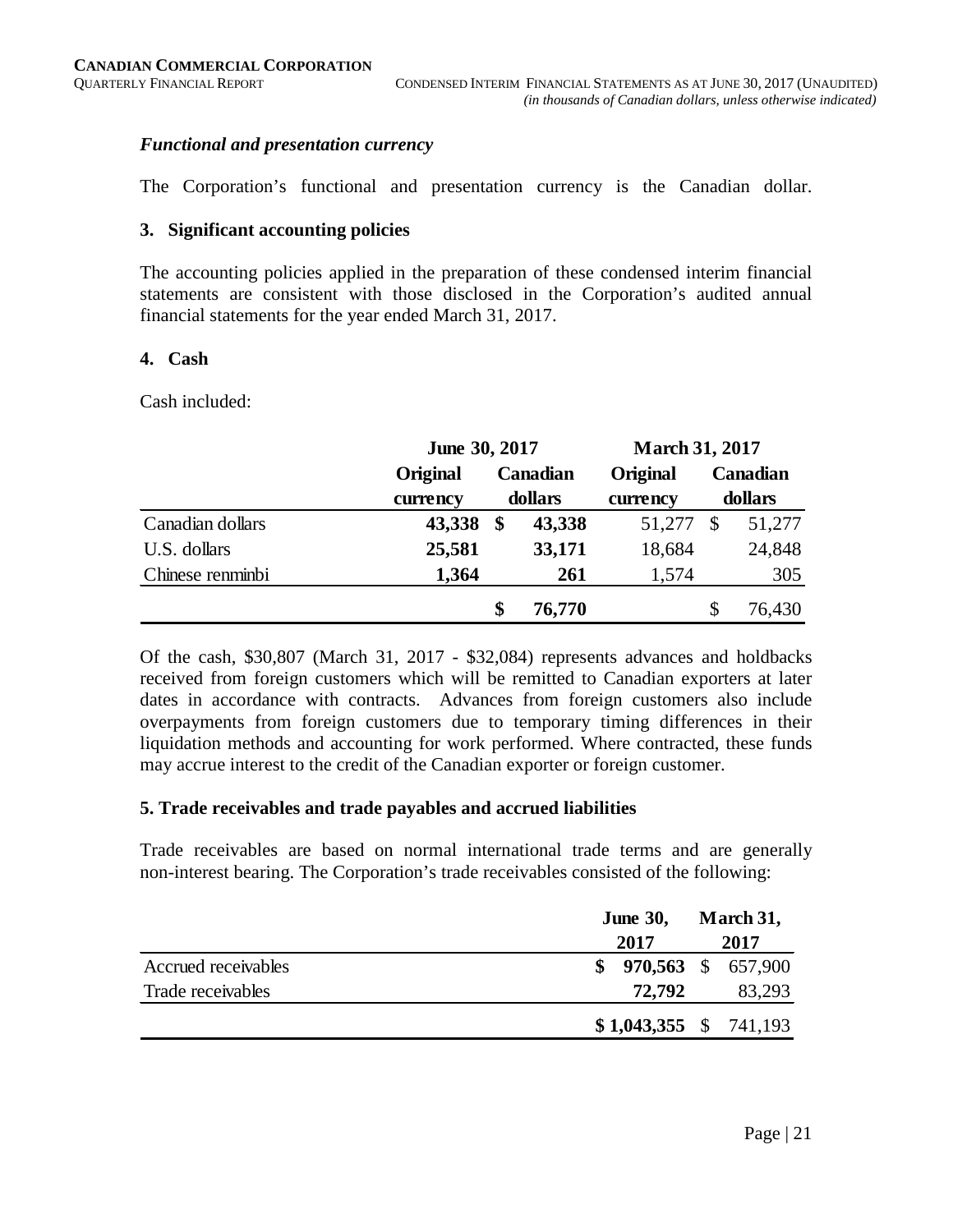|                  | June 30, 2017   |                 | <b>March 31, 2017</b> |                 |  |  |
|------------------|-----------------|-----------------|-----------------------|-----------------|--|--|
|                  | <b>Original</b> | <b>Canadian</b> | Original              | <b>Canadian</b> |  |  |
|                  | currency        | dollars         | currency              | dollars         |  |  |
| U.S. dollars     | 796,274         | \$1,032,492     | 548,567               | 729,540<br>\$   |  |  |
| Canadian dollars | 10,863          | 10,863          | 11,639                | 11,639          |  |  |
| Chinese renminbi | ٠               | -               | 75                    | 14              |  |  |
|                  |                 | \$1,043,355     |                       | 741,193         |  |  |

The currency profile of the Corporation's trade receivables was as follows:

The Corporation's trade payables and accrued liabilities are due on normal trade terms and consisted of the following:

|                     | <b>June 30,</b>         | March 31, |  |
|---------------------|-------------------------|-----------|--|
|                     | 2017                    | 2017      |  |
| Accrued liabilities | $974,613$ \$<br>S.      | 667,053   |  |
| Trade payables      | 89,480                  | 91,142    |  |
| Deferred revenues   | 1,562                   | 2,151     |  |
|                     | $$1,065,655$ $$760,346$ |           |  |

The currency profile of the Corporation's trade payables and accrued liabilities was as follows:

|                    | June 30, 2017   | <b>March 31, 2017</b> |          |    |          |
|--------------------|-----------------|-----------------------|----------|----|----------|
|                    | <b>Original</b> | Canadian              | Original |    | Canadian |
|                    | currency        | dollars               | currency |    | dollars  |
| U.S. dollars       | 811,368         | \$1,052,100           | 558,464  | \$ | 742,700  |
| Canadian dollars   | 13,544          | 13,544                | 17,598   |    | 17,598   |
| Australian dollars | ٠               | ۰                     | 20       |    | 20       |
| Chinese renminbi   | 57              | 11                    | 146      |    | 28       |
|                    |                 | \$1,065,655           |          |    | 760,346  |

Credit, market and liquidity risks relating to trade receivables and to trade payables and accrued liabilities are disclosed in Note 7.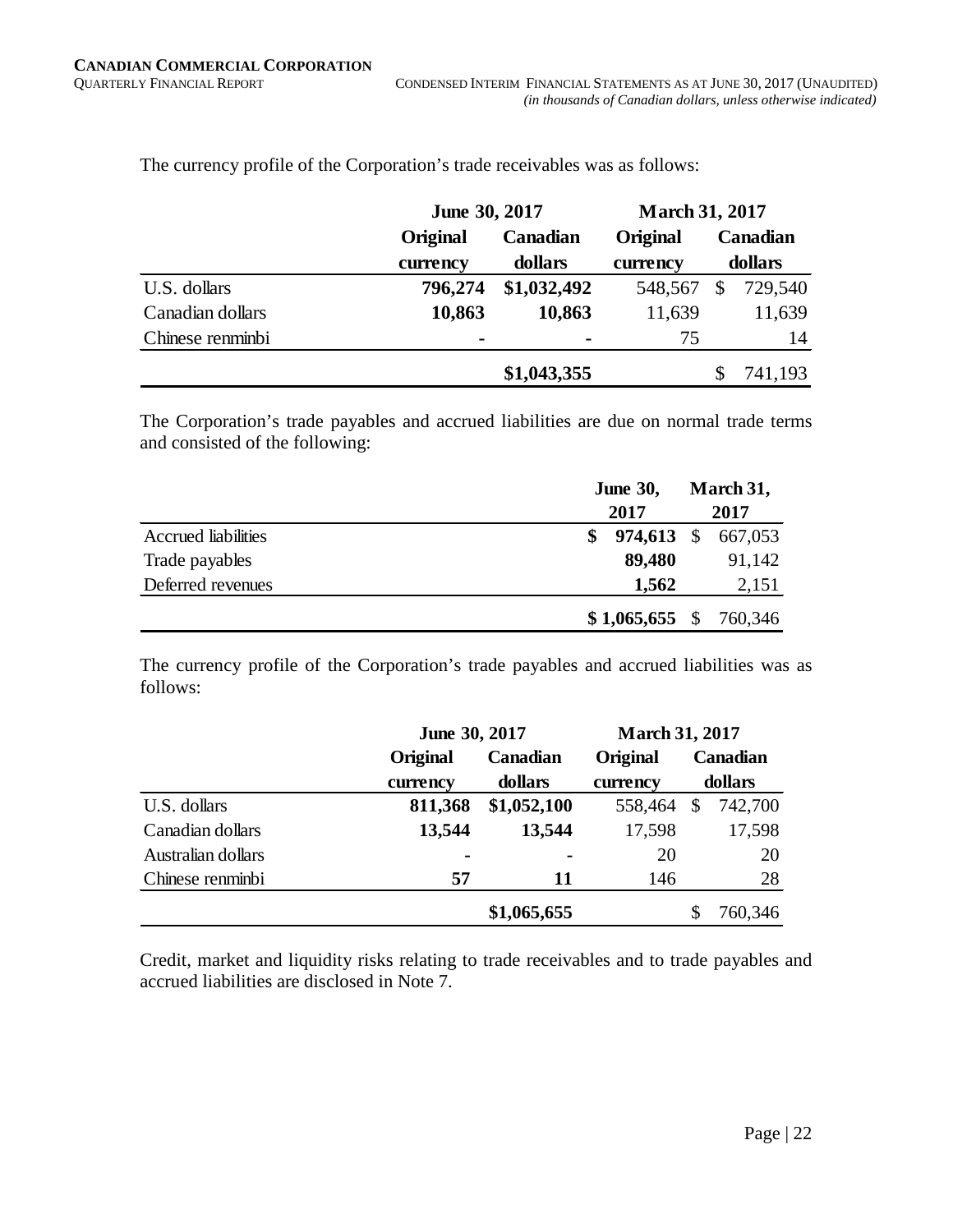#### **6. Advances from foreign customers, advances to Canadian exporters, Progress work by Canadian exporters and progress work for foreign customers**

Advances received from foreign customers in advance of work being performed and advances paid to Canadian exporters, in accordance with contract terms and conditions, are reduced as the work is performed or upon delivery and acceptance by the foreign customer in the normal course of business. During the three month ended June 30, 2017, the Corporation received \$14,783 in advances from foreign customers (March 31, 2017 - \$145,503). Conversely, \$2,513 advance payments were made to Canadian exporters (March 31, 2017 - \$68,852). The amounts of advances expected to be recognized into income and expense over the next twelve months are respectively \$67,347 and \$42,538 (March 31, 2017 - \$87,175 and \$61,204) with the remaining \$103,889 and \$103,852 (March 31, 2017 - \$114,163 and \$114,163) to be recognized in more than twelve months.

Given the back-to-back nature of CCC's contracting with foreign customers and Canadian exporters, the balances of progress work by Canadian exporters and progress work for foreign customers are reduced by amounts that are equal and opposite. The reductions expected due to deliveries over the next twelve months are \$945,831 (March 31, 2017 - \$578,561) with the remaining \$4,042,101 (March 31, 2017 - \$4,089,625) to be delivered in more than twelve months.

#### **7. Risk management and financial instruments**

As described in the Corporation's annual report and audited financial statements for the year ended March 31, 2017, the Corporation is exposed to credit risk, market risk and liquidity risk as a result of holding financial instruments.

The following is a description of the most significant risks associated with financial instruments and how the Corporation manages its risk exposure:

#### **(a) Credit risk**

Credit risk is the risk that one party to a financial instrument will cause a financial loss for the other party by failing to discharge an obligation and arises principally from the Corporation's cash and trade receivables from customers. The carrying amount of financial assets recorded in the financial statements represents the maximum exposure to credit risk.

#### *Trade receivables*

The Corporation generally passes credit risk related to trade receivables from export transactions through to Canadian exporters. This is achieved through a back-to-back payment mechanism whereby exporters are paid when the Corporation has received the related payment from the foreign customers. Where a foreign customer is rated AAA by recognized rating agencies, CCC may agree to pay the Canadian exporter in advance of receiving the foreign customer's payment, thereby creating a credit exposure. With the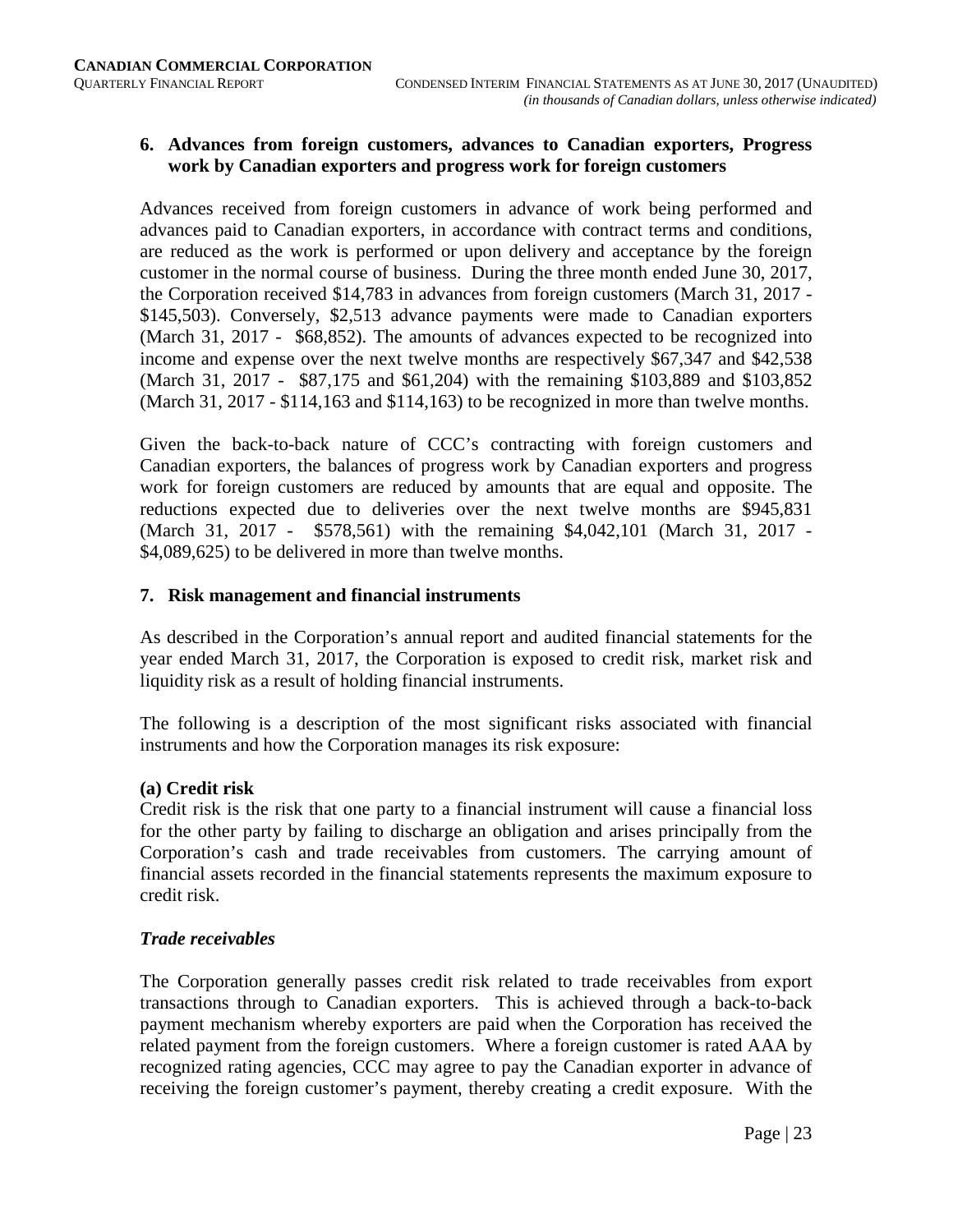AAA rating, the credit risk is deemed mitigated and acceptable. During the three month ended June 30, 2017, 4% (March 31, 2017 - 6%) of the Corporation's trade receivables were from AAA credit rated customers.

The maximum exposure to credit risk for trade receivables by geographic region was as follows:

|                               | <b>June 30,</b> |    | March 31, |
|-------------------------------|-----------------|----|-----------|
|                               | 2017            |    | 2017      |
| Asia *                        | \$<br>977,498   | \$ | 670,223   |
| <b>United States</b>          | 37,595          |    | 46,363    |
| Africa                        | 9,643           |    | 7,915     |
| Central America and Caribbean | 9,265           |    | 12,150    |
| South America                 | 6,708           |    | 2,768     |
| Canada                        | 1,642           |    | 1,744     |
| Europe                        | 978             |    | 4         |
| Australia                     | 26              |    | 26        |
|                               | \$1,043,355     | S  | 741,193   |

\* Includes Middle East

The maturity profile of the Corporation's trade receivables was as follows:

|                       | <b>June 30,</b>         |  | March 31, |
|-----------------------|-------------------------|--|-----------|
|                       | 2017                    |  | 2017      |
| $<$ 1 year            | $$1,043,263$ $$741,164$ |  |           |
| $> 1$ and $<$ 3 years | 92                      |  | 29        |
|                       | $$1,043,355$ $$741,193$ |  |           |

Trade receivables are considered past due when the payor has failed to make the payment by the contractual due date. The aging profile of the Corporation's past due trade receivables was as follows:

|                              | <b>June 30,</b><br>2017 |        | March 31,<br>2017 |       |  |
|------------------------------|-------------------------|--------|-------------------|-------|--|
| $<$ 30 days                  |                         | 7,454  | $\mathcal{S}$     | 3,718 |  |
| $>$ 30 days and $<$ 180 days |                         | 7,980  |                   | 2,928 |  |
| $> 180$ days                 |                         | 990    |                   | 1,560 |  |
|                              | \$                      | 16,424 | $\mathcal{S}$     | 8,206 |  |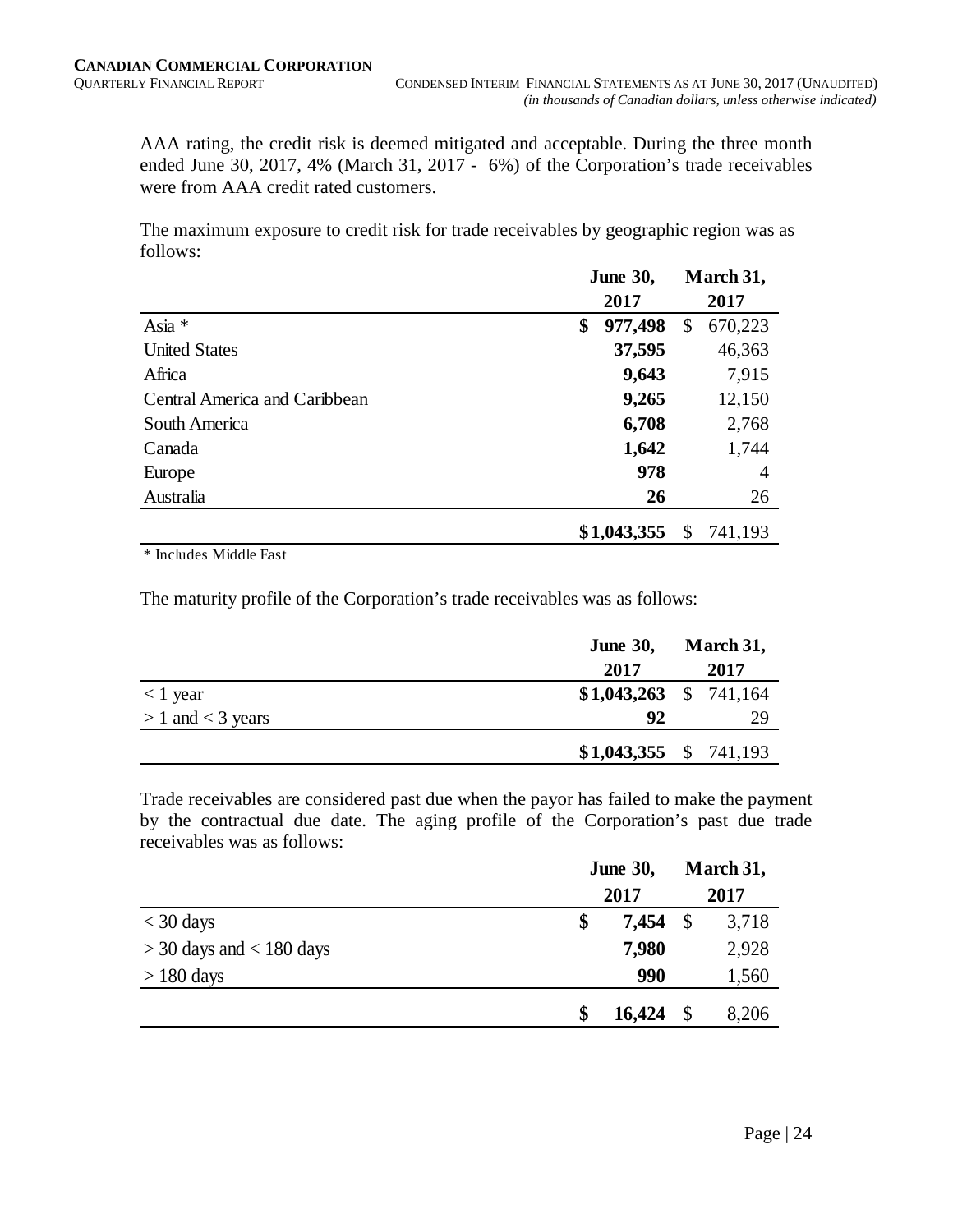#### *Collateral*

The profile of the Corporation's total collateral held with respect to its contractual obligations in the unlikely event of contractual non-performance by Canadian companies was as follows:

|                   | <b>June 30,</b>             |  | March 31, |
|-------------------|-----------------------------|--|-----------|
|                   | 2017                        |  | 2017      |
| Holdbacks         | $5,960$ \$                  |  | 6,113     |
| Parent guarantees | $$17,997,850 \$ 18,483,325$ |  |           |
| Other             | $7,225$ \$                  |  | 9,764     |

The above amounts approximate the fair values of collateral held.

#### **(b) Market risk**

Market risk is the risk that the fair value or future cash flows of a financial instrument will fluctuate because of changes in market rates. Market risk comprises three types of risk: currency risk, interest rate risk and other price risk. The Corporation is not exposed to significant currency risk, interest rate risk or other price risk. The Corporation has no significant derivatives or embedded derivatives that require recognition as an asset or liability on the Statement of Financial Position.

#### **(c) Liquidity risk**

Liquidity risk is the risk that an entity will encounter difficulty in meeting obligations associated with financial liabilities that are settled by delivering cash or another financial asset.

Liquidity risk is minimized through compliance with the Corporation's investment policy whereby cash is invested in highly liquid demand deposits with a reputable financial institution in order to meet financial obligations on a timely basis.

With respect to outstanding contractual obligations to foreign customers, the Corporation has contractual recourse that consists of, in all material respects, back-to-back contractual obligations against Canadian exporters in the same amount. Under contract terms, payments to exporters usually are not made in advance of receipt of payment from foreign customers. In addition, in order to further mitigate its overall liquidity risk exposure, depending upon the results of its due diligence, the Corporation may supplement this recourse by requiring commercial securities including holdbacks, bank guarantees, surety bonds, parent guarantees, insurance assignments, property liens, personal guarantees and shareholder cash held in trust with the Corporation.

The *Canadian Commercial Corporation Act* permits the Corporation to borrow from the Consolidated Revenue Fund or enter into other credit arrangements or indemnities from other sources for an amount not to exceed \$90.0 million.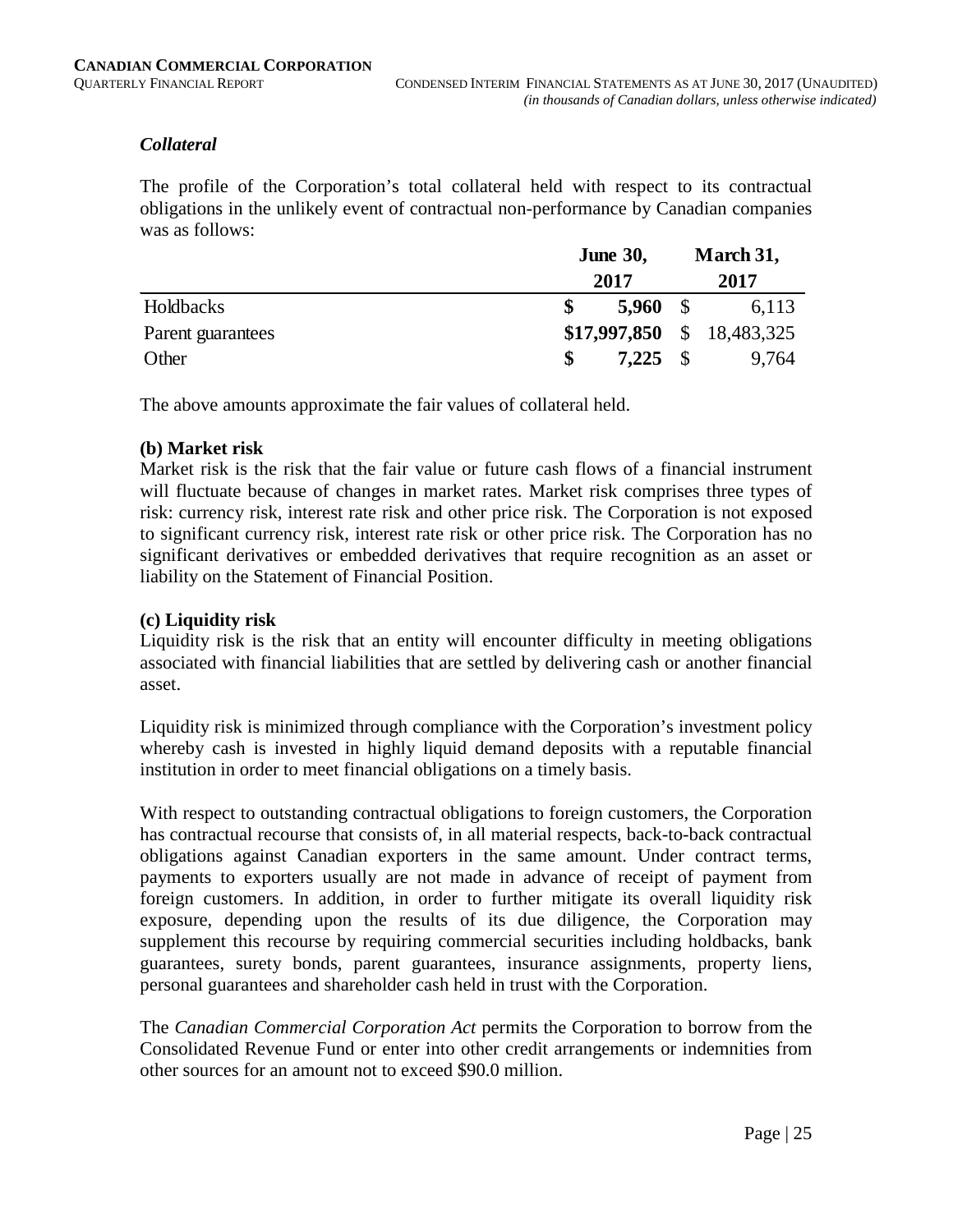The Corporation has a revolving credit facility providing access to funds in the amount of \$40.0 million as at June 30, 2017 (March 31, 2017 - \$40.0 million) Canadian or its U.S. dollar equivalent. Indebtedness under this agreement is unsecured and this credit facility has no expiry date. As at June 30, 2017, there were no draws on this line of credit (March 31, 2017 – nil).

In addition, the Corporation enters into credit arrangements up to a maximum of \$70.0 million as at June 30, 2017 (March 31, 2017 – \$70.0 million) where transactions are fully insured by a related Crown Corporation with a Moody's credit rating of AAA, thereby mitigating all liquidity risk related to the Cuba contracting program.

#### *Trade payables and accrued liabilities*

Trade payables and accrued liabilities are due on normal trade terms. The maturity profile of the Corporation's trade payables and accrued liabilities was as follows:

|               | <b>June 30,</b>         | March 31, |      |
|---------------|-------------------------|-----------|------|
|               | 2017                    |           | 2017 |
| $\leq 1$ year | $$1,065,655$ $$760,346$ |           |      |
|               | $$1,065,655$ $$760,346$ |           |      |

No onerous contracts have been identified as at June 30, 2017 and March 31, 2017.

#### **8. Capital management**

The Corporation's objective with respect to capital is to preserve and strengthen its capital base through prudent risk management. This, coupled with the implementation of strategies to optimize operating surpluses ensures that capital is available to facilitate investments in people and processes and to mitigate any potential losses related to operational, performance and credit risk.

Key strategies used by the Corporation to manage its capital base include: minimizing contract remediation expenses; balancing smart growth with operating expenses; minimizing foreign exchange exposure; optimizing interest income. The Corporation may be required to return to the Government of Canada any part of capital deemed to be in excess of the amount required for the purposes for which the Corporation was constituted.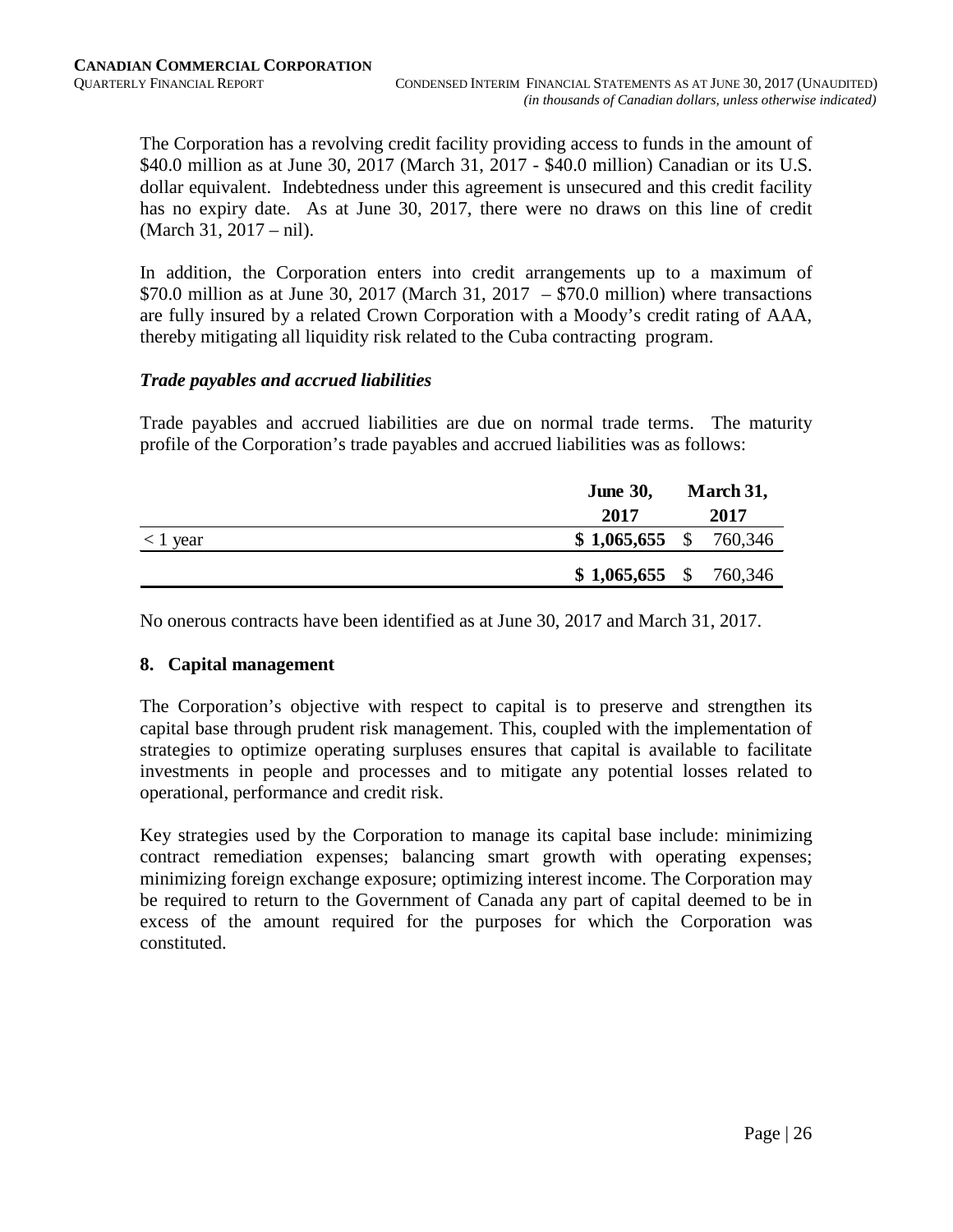The Corporation's breakdown of supply of capital is as follows:

|                     | <b>June 30,</b> |      | March 31, |  |
|---------------------|-----------------|------|-----------|--|
|                     | 2017            | 2017 |           |  |
| Contributed surplus | 10,000<br>\$    |      | 10,000    |  |
| Retained earnings   | 17,251          |      | 18,914    |  |
|                     | 27,251          |      | 28,914    |  |

#### **9. Commercial trading transactions, fees for service, other income and sourcing services transactions**

The Corporation facilitates sales of Canadian goods to foreign customers including governments, international agencies and other buyers and receives revenues from commercial trading transactions related to prime contracts, fees for service and other income. The Corporation also engages in transactions related to sourcing services for support of international programs.

|                      | 2017<br><b>Sourcing</b> |          |       | 2016            |              |                                    |               |              |
|----------------------|-------------------------|----------|-------|-----------------|--------------|------------------------------------|---------------|--------------|
|                      |                         |          |       | <b>Sourcing</b> |              |                                    |               |              |
|                      |                         | services |       |                 | services     |                                    |               |              |
|                      | Revenues* transactions  |          |       | <b>Total</b>    |              | Revenues <sup>*</sup> transactions |               | <b>Total</b> |
| Asia **              | \$<br>325,167           | \$       | 858   | \$<br>326,025   | 338,342<br>S | \$<br>1,123                        | <sup>\$</sup> | 339,465      |
| <b>United States</b> | 170,652                 |          |       | 170,652         | 150,490      |                                    |               | 150,490      |
| Central America      |                         |          |       |                 |              |                                    |               |              |
| and Caribbean        | 119,387                 |          |       | 119,387         | 80,859       | 174                                |               | 81,033       |
| South America        | 10,199                  |          | ۰     | 10,199          | 15,333       | 128                                |               | 15,461       |
| Africa               | 7,532                   |          | 1,394 | 8,926           | 14           | $\overline{\phantom{a}}$           |               | 14           |
| Canada               | 758                     |          | 2,741 | 3,499           | 481          | 106                                |               | 587          |
| Europe               | 1,473                   |          | 9     | 1,482           | 136          | 2,290                              |               | 2,426        |
| Australia            | 73                      |          | ۰     | 73              | 2,430        | -                                  |               | 2,430        |
|                      | 635,241<br>\$           | \$       | 5,002 | \$<br>640,243   | 588,085<br>S | \$<br>3,821                        | S             | 591,906      |

For the three month ended June 30, the profile by geographic region is as follows:

\* Revenues include revenue related to Commercial Trading Transactions, Fees for Service and Other Income.

\*\* Includes Middle East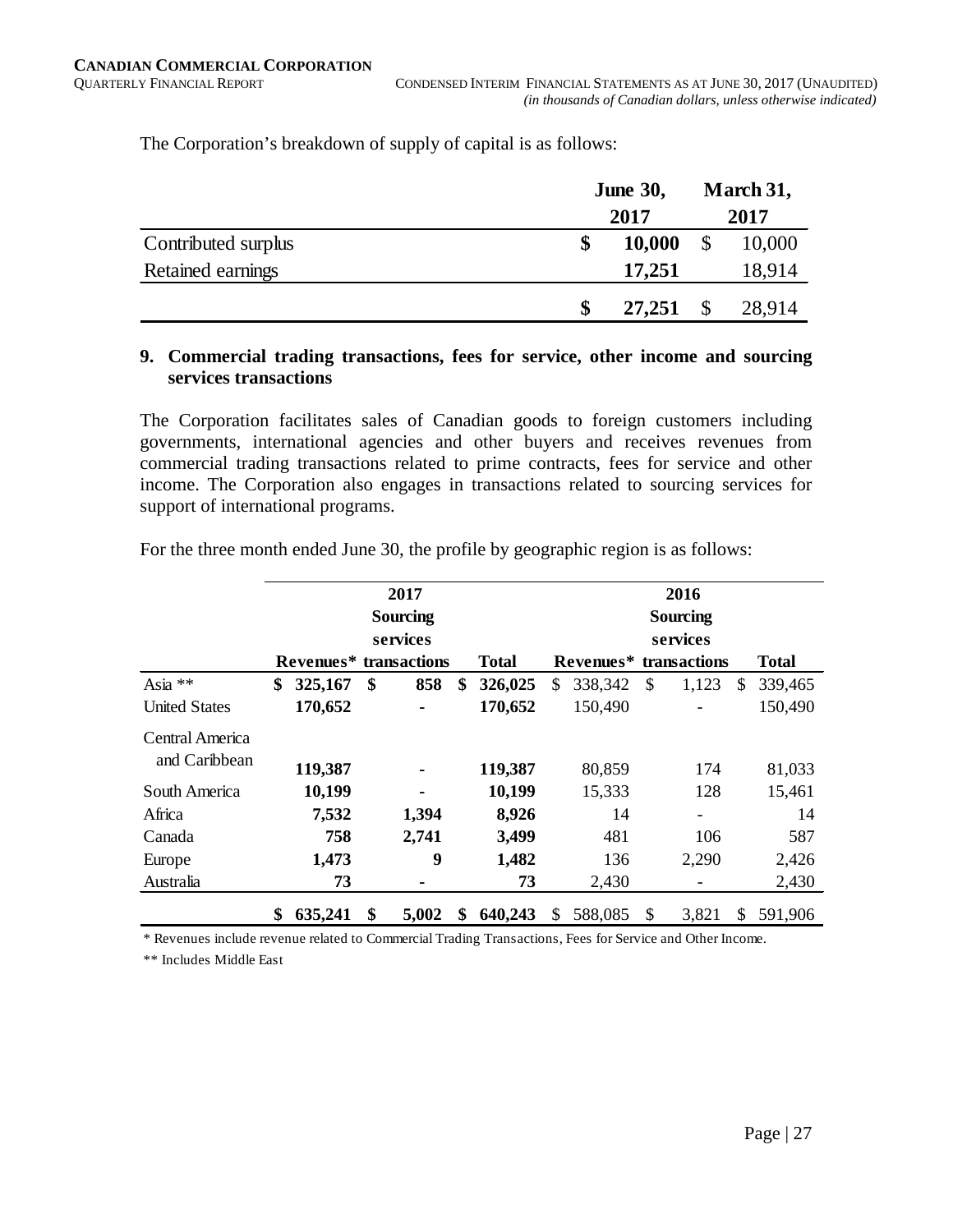#### **10. Finance income, net**

For the three month ended June 30, the Corporation has recorded finance income and cost in relation to the following financial instruments:

|                                                |   | 2017 | 2016 |
|------------------------------------------------|---|------|------|
| <b>Financial assets</b>                        |   |      |      |
| Finance income earned on cash                  | S | 197S | 120  |
| <b>Financial liabilities</b>                   |   |      |      |
| Finance cost on payables and other liabilities |   | (38) | 14   |
|                                                |   | 159  | 06   |

#### **11. Administrative expenses**

Administrative expenses for the three month ended June 30 included the following:

|                                             | 2017        |      | $2016*$ |
|---------------------------------------------|-------------|------|---------|
| Workforce compensation and related expenses | \$<br>5,175 | - \$ | 4,754   |
| Contract management services                | 675         |      | 750     |
| Travel and hospitality                      | 473         |      | 480     |
| Consultants                                 | 461         |      | 295     |
| Software, hardware and support              | 424         |      | 381     |
| Rent and related expenses                   | 408         |      | 449     |
| Communications                              | 165         |      | 65      |
| Depreciation                                | 108         |      | 101     |
| Other expenses                              | 277         |      | 91      |
|                                             | \$<br>8,166 |      | 7,366   |

\* Some comparative figures have been reclassified to conform to current year's presentation.

#### **12. Parliamentary appropriation**

No appropriation was authorized by the Parliament of Canada for the three month ended June 30, 2017 (June 30, 2016 - \$878).